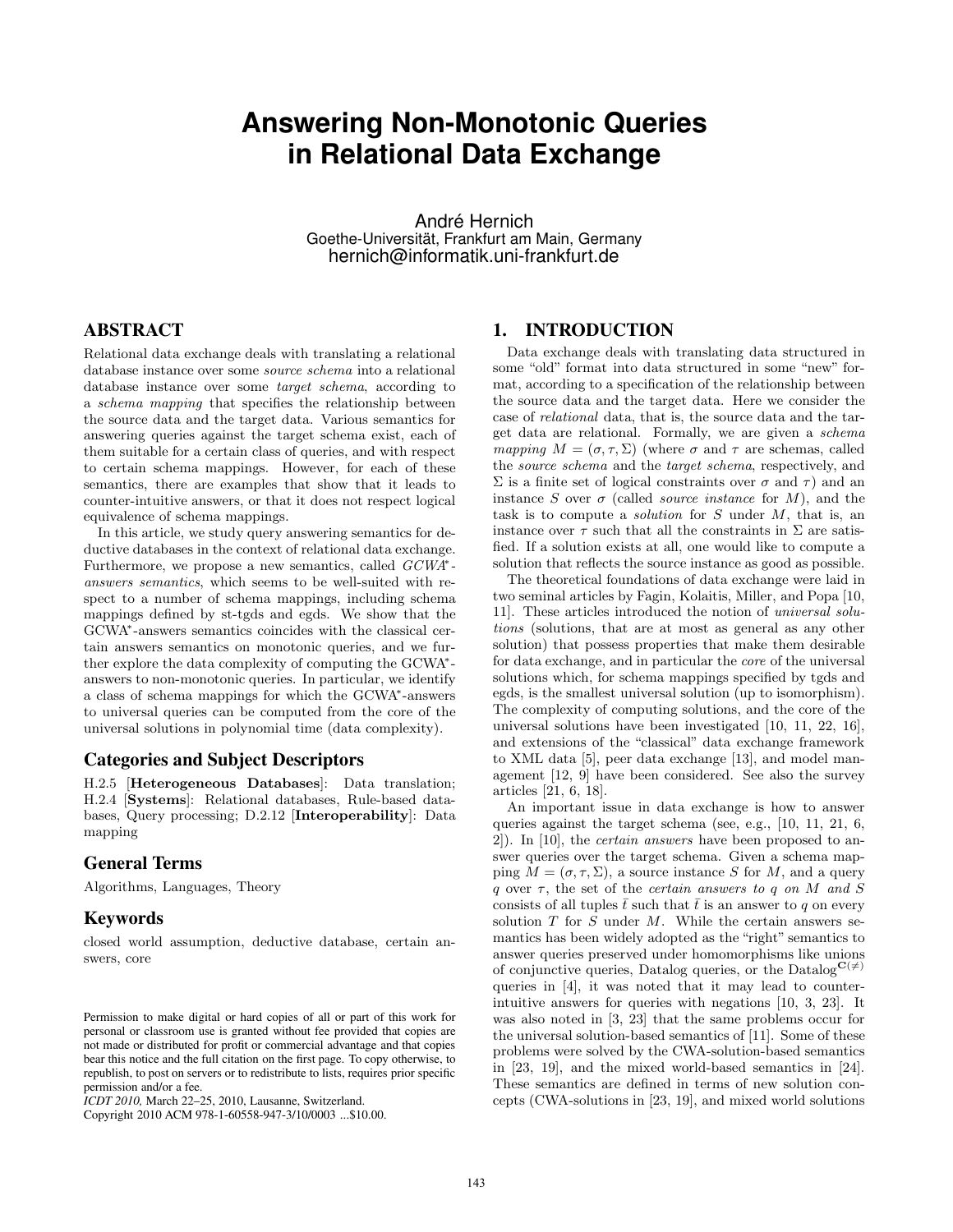in [24]) based on certain conditions that restrict the way how nulls can enter solutions, and using techniques from [20] (see also [28]) to answer queries on individual solutions. Each of these semantics is good for a particular fragment of FO queries with respect to certain schema mappings. However, there are queries on which both semantics lead to answers that intuitively do not seem to be "right". Furthermore, they do not respect logical equivalence of schema mappings. Here, schema mappings  $M_1 = (\sigma, \tau, \Sigma_1)$  and  $M_2 = (\sigma, \tau, \Sigma_2)$ are logically equivalent if and only if  $\Sigma_1$  and  $\Sigma_2$  are logically equivalent, that is, each model of  $\Sigma_1$  is a model of  $\Sigma_2$  and vice versa. Since schema mappings are defined by logical formulas, it is desirable that the answer to a query is the same on logically equivalent schema mappings.

The concept of CWA-solutions from [23, 19] is based on the *closed world assumption (CWA)*, originally introduced by Reiter [27] for answering non-monotonic queries on *deductive databases*. A deductive database is a set of *clauses*, where each clause is a universally quantified disjunction of relational atomic formulas and negated relational atomic formulas [14]. A *model* of a deductive database D is an instance without nulls that satisfies all clauses in  $D$ , and a query  $q$ is usually answered by determining all tuples that are answers to  $q$  on each model in a particular subset of the set of all models of D (the subset depends on the semantics). Reiter's CWA defines a particular subset of the set of all models of D, and the corresponding query answering semantics takes only the models in this subset into account. There is a rich literature on semantics for answering nonmonotonic queries on deductive databases. The definitions of many of these semantics apply as well, or can be extended, to more general sets of logical sentences, such as sets  $\Sigma \cup$  ${R(\bar{t}) | R \in \sigma, \, \bar{t} \in R^S} \cup {\neg R(\bar{t}) | R \in \sigma, \, \bar{t} \in Const^{\text{ar}(R)} \setminus R^S},$ where  $\Sigma$  is the set of constraints of a schema mapping  $M =$  $(\sigma, \tau, \Sigma)$ , and S is a source instance for M. This makes the area of deductive databases attractive for data exchange.

In this article, we translate various semantics for answering non-monotonic queries that originally have been developed for deductive databases, such as the semantics based on Reiter's *CWA* [27], on the *generalized CWA (GCWA)* [26] or on the *extended GCWA (EGCWA)* [29], and the *possible worlds semantics (PWS)* [7], into the framework of data exchange. Furthermore, we study these semantics with respect to the following question: which of these semantics is appropriate for answering non-monotonic queries in data exchange? Unfortunately, none of these semantics seems to be appropriate. The semantics based on Reiter's CWA leads to inconsistent answers already on very simple schema mappings, the GCWA-based semantics seems to be too weak, the EGCWA-based semantics seems to be too strong, and the PWS does not respect logical equivalence of schema mappings.

Inspired by the GCWA-based semantics, we develop the *GCWA*<sup>∗</sup> *-answers semantics*, which is based on a new concept of solutions, called *GCWA*<sup>∗</sup> *-solutions*, and which seems to be well-suited for answering non-monotonic queries with respect to a number of schema mappings, including schema mappings defined by st-tgds and egds. GCWA<sup>\*</sup>-solutions are solutions that are unions of inclusion-minimal solutions without nulls. This property makes it particularly easy to work with GCWA<sup>\*</sup>-solutions. The GCWA<sup>\*</sup>-answers to a query are defined as the certain answers with respect to GCWA<sup>∗</sup> -solutions. For a number of schema mappings, including schema mappings defined by st-tgds and egds, we argue that, intuitively, the set of all GCWA<sup>∗</sup> -solutions for a source instance  $S$  under such a schema mapping  $M$  precisely reflects the information contained in M and S.

It should be emphasized that GCWA<sup>\*</sup>-solutions are solutions without nulls, so that the GCWA<sup>∗</sup> -answers semantics takes into account only solutions without nulls. This is no loss of generality, since, actually, solutions with nulls serve as representations for sets of solutions without nulls [20], so that a query answering semantics should not depend on solutions with nulls. In fact, it can be verified that most of the known certain answers-based query answering semantics in data exchange can be defined without referring to solutions with nulls. One of the advantages of this approach is that we do not run into any trouble that might result from dealing with nulls (they can quickly lead to anomalies, cf., [23]). However, solutions with nulls are still important since, as mentioned above, they serve as finite representations of possibly infinite sets of solutions without nulls.

We study the data complexity of computing the GCWA<sup>\*</sup>answers to a query. Here, data complexity means that the schema mapping and the query are *fixed* (i.e., they are not part of the input). The main result, and the technically most challenging contribution, of this article is Theorem 6.6. This theorem states that for certain schema mappings M defined by st-tgds, and for all universal queries  $q$  (FO queries of the form  $\forall \bar{x}\varphi$ , where  $\varphi$  is quantifier-free), there is a polynomial time algorithm that, given the core of the universal solutions for some source instance  $S$  under  $M$ , computes the GCWA<sup>\*</sup>answers to  $q$  on  $M$  and  $S$ . This also implies that there is a polynomial time algorithm that, given a source instance S for  $M$ , outputs the GCWA<sup>\*</sup>-answers to  $q$  on  $M$  and  $S$ . For arbitrary schema mappings defined by st-tgds, the data complexity of computing the GCWA<sup>∗</sup> -answers to universal queries is in co-NP.

Finally, we show that the GCWA<sup>∗</sup> -answers semantics coincides with the certain answers semantics on monotonic queries (Proposition 6.1). Therefore, all tools and techniques developed for computing the certain answers to a query (see, e.g., [10, 25, 3, 21, 23, 8, 4, 6]) can be used to compute the GCWA<sup>∗</sup> -answers to monotonic queries. Furthermore, we show that there is a schema mapping  $M$  defined by two LAV tgds, and an existential query  $q$  of the form  $\exists \bar{x}\varphi$ , where  $\varphi$  is a conjunction of relational atomic formulas and a single negated relational atomic formula, such that the problem  $EVAL(M, q)$  (given a source instance S for M and a tuple  $\bar{t}$ , is  $\bar{t}$  a GCWA<sup>\*</sup>-answer to q on M and S) is co-NP-complete (Proposition 6.2). On the other hand, if we allow existential quantifiers and just one universal quantifier, then  $EVAL(M, q)$  may be undecidable (Proposition 6.3).

This article is organized as follows. In Section 2, we fix basic definitions and mention basic results that are used throughout this article. Section 3 explains the problems with known query answering semantics in data exchange in more detail. In Section 4, we then study the query answering semantics for deductive databases in the context of data exchange. The new GCWA<sup>∗</sup> -answers semantics is introduced and illustrated in Section 5, and the data complexity of answering queries using the GCWA<sup>\*</sup>-answers semantics is investigated in Section 6. Most of the proofs are deferred to the full version of this article.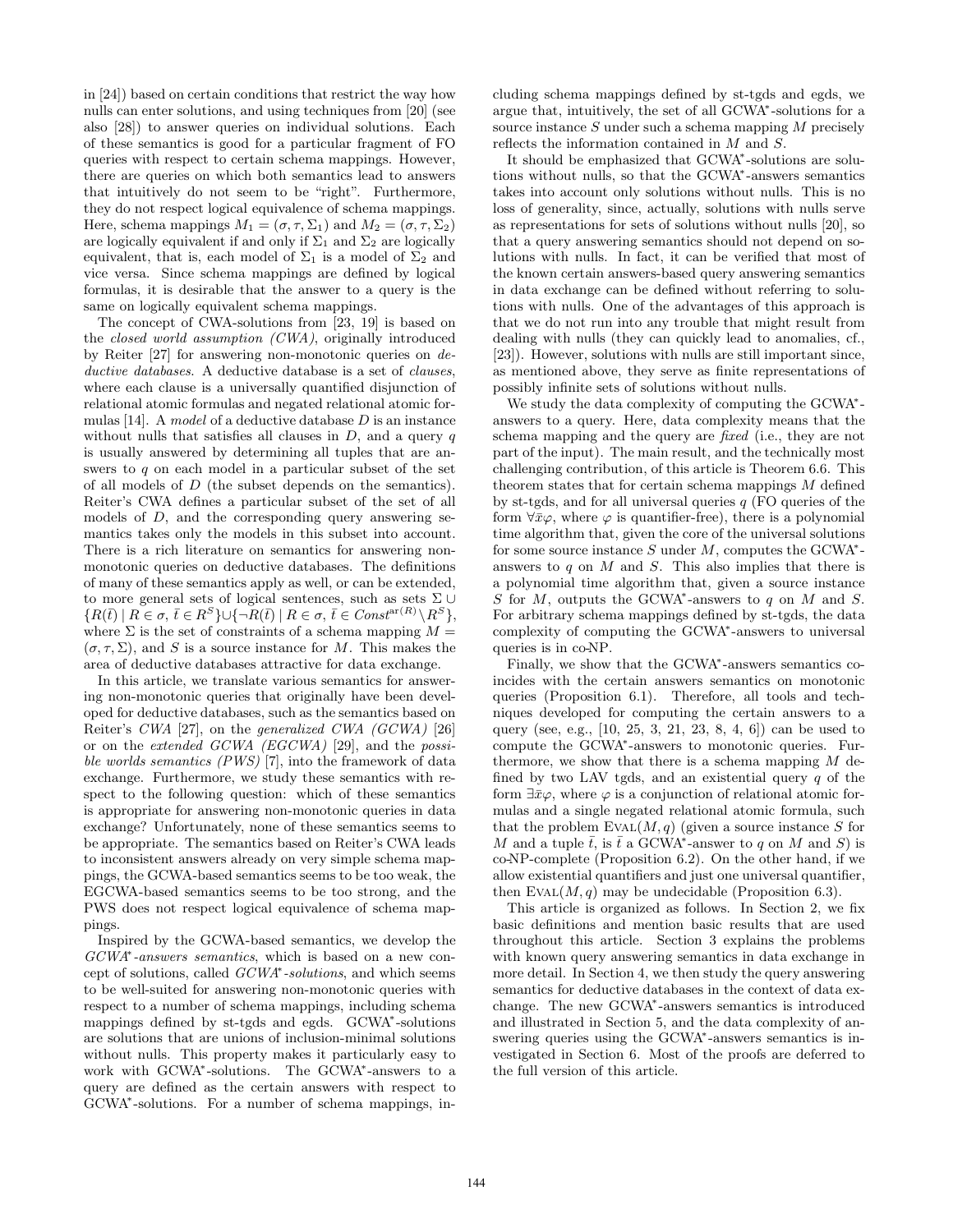## 2. PRELIMINARIES

A *schema*  $\sigma$  is a finite set of relation symbols  $R$ , each with an associated arity ar(R). An *instance* I over  $\sigma$  assigns to each  $R \in \sigma$  a finite relation  $R^I$  of arity  $ar(R)$ . dom(I) denotes the set of all elements that occur in the tuples of the relations  $R^I$ , for each  $R \in \sigma$ . We assume a fixed infinite set *Dom*, whose elements are called *values*, such that dom(I) ⊆ *Dom* for all instances I. An *atom* is an expression of the form  $R(\bar{t})$ , where R is a relation symbol, and  $\bar{t} \in Dom^{\text{ar}(R)}$ . We often identify an instance  $I$  with the set of all atoms  $R(\bar{t})$  with  $\bar{t} \in R^I$ , that is,  $I = \{R(\bar{t}) \mid R \in \sigma, \bar{t} \in R^I\}$ . An instance I is  $\subseteq$ *-minimal* in a set  $\mathcal I$  of instances if  $I \in \mathcal I$ , and there is no  $I' \in \mathcal{I}$  with  $I' \subsetneq I$ .

As usual in data exchange, *Dom* is the union of two disjoint infinite sets *Const* and *Null*, where the elements in *Const* are called *constants*, and the elements in *Null* are called *(labelled) nulls*. Nulls are just placeholders, or variables, for constants. Throughout this article, lower case letters  $a, b, c, \ldots$  from the start of the alphabet denote constants, and the symbol  $\perp$ , possibly with sub/superscripts, denotes nulls. For an instance I, let  $\text{const}(I) := \text{dom}(I) \cap$ *Const* and nulls(*I*) :=  $dom(I) \cap Null$ . An instance is called *ground* if it contains no nulls, and an atom  $R(\bar{t})$  is called ground if  $\bar{t}$  contains no nulls.

Let  $f: X \to Y$ , where X and Y are arbitrary sets. For a tuple  $\bar{t} = (t_1, ..., t_n) \in X^n$ , we let  $f(\bar{t}) := (f(t_1), ..., f(t_n));$ for an atom  $A = R(\bar{t})$ , we let  $f(A) := R(f(\bar{t}))$ ; and for an instance I, we let  $f(I) := \{f(A) | A \in I\}$ . f is called *legal* for an instance I if and only if dom(I)  $\subseteq X$ , and  $f(c) = c$ for all  $c \in \text{const}(I)$ . The set of all functions that are legal for *I* is denoted by *legal*(*I*). For a tuple  $\bar{t} = (t_1, \ldots, t_k)$ , we sloppily write  $f: \bar{t} \to Y$  for a function  $f: X \to Y$  with  $X =$  $\{t_1, \ldots, t_k\}$ . Given  $\bar{t} = (t_1, \ldots, t_k), \bar{u} = (u_1, \ldots, u_l)$ , and an element v, we also write  $v \in \overline{t}$  if  $v \in \{t_1, \ldots, t_k\}$ , and we let  $\bar{t} \cap \bar{u}$  be the intersection of  $\{t_1, \ldots, t_k\}$  and  $\{u_1, \ldots, u_l\}.$ 

Let I and J be instances. A *homomorphism* from I to J is a function  $h: dom(I) \to dom(J)$  such that  $h \in legal(I)$ and  $h(I) \subseteq J$ . If  $h(I) = J$ , then J is called a *homomorphic image* of I. I and J are *homomorphically equivalent* if and only if there is a homomorphism from  $I$  to  $J$ , and a homomorphism from J to I. An *isomorphism* from I to J is a homomorphism  $h$  from  $I$  to  $J$  such that  $h$  is bijective, and  $h^{-1}$  is a homomorphism from J to I. We say that I and J are *isomorphic*, and write  $I \cong J$ , if and only if there is an isomorphism from I to J. A *core* of I is a subinstance C of I such that there is a homomorphism from  $I$  to  $C$ , but there is no homomorphism from  $I$  to any proper subinstance of  $C$ . It is known  $[17]$  that if  $I$  and  $J$  are homomorphically equivalent, C is a core of I, and C' is a core of J, then  $C \cong C'$ . In particular, any two cores of  $I$  are isomorphic, so that we can speak of *the* core of *I*, which is denoted by  $Core(I)$ .

#### 2.1 Queries

As usual [1], a k-ary query over a schema  $\sigma$  is a mapping from instances over  $\sigma$  to  $Dom^k$  that is C-generic for some finite set  $C \subseteq Const$  (i.e., the query is invariant under renamings of values in  $Dom \setminus C$ . In the context of queries defined by logical formulas, we will often use the words *formula* and *query* as synonyms. Whenever we speak of a firstorder (FO) formula over a schema  $\sigma$ , we mean a FO formula over the vocabulary that consists of all relation symbols in σ, and all constants in *Const*. Each constant in *Const* is interpreted by itself. A  $L_{\infty} \omega$  formula over a schema  $\sigma$  is

built from atomic FO formulas over  $\sigma$ , negations, existential quantifications, universal quantifications, *infinitary disjunctions*  $\bigvee$   $\Phi$ , where  $\Phi$  is an arbitrary set of  $L_{\infty}$  formulas over  $\sigma$ , and *infinitary conjunctions*  $\Lambda \Phi$ , where  $\Phi$  is an arbitrary set of  $L_{\infty}$  formulas over  $\sigma$ . The semantics of infinitary disjunctions and infinitary conjunctions is the obvious one: for an assignment  $\alpha$  of the variables that occur in the formulas in  $\Phi$  we have  $I \models \bigvee \Phi(\alpha)$  if and only if there is some  $\varphi \in \Phi$ with  $I \models \varphi(\alpha)$ , and  $I \models \bigwedge \Phi(\alpha)$  if and only if for all  $\varphi \in \Phi$ ,  $I \models \varphi(\alpha)$ .

Queries are evaluated on an instance using the active domain semantics [1] (i.e., when evaluating a query  $q$  on  $I$ , then the quantifiers in q range over the constants in  $I$  and  $q$ ). A query  $q(\bar{x})$  over a schema  $\sigma$  is *monotonic* if  $q(I) \subseteq q(J)$ for all instances I, J over  $\sigma$  with  $I \subseteq J$ . It is easy to see that all queries preserved under homomorphisms are monotonic. Here, a query  $q(\bar{x})$  over  $\sigma$  is *preserved under homomorphisms* if and only if for all instances  $I, J$  over  $\sigma$ , all homomorphisms h from I to J, and all tuples  $\bar{t} \in q(I)$ , we have  $h(\bar{t}) \in q(J)$ . For example, conjunctive queries, unions of conjunctive queries, Datalog queries, and the Datalog  $C^{(\neq)}$ queries of [4] are preserved under homomorphisms. *Unions of conjunctive queries with inequalities* (see, e.g., [10] for a definition) are an example of monotonic queries that are not preserved under homomorphisms.

#### 2.2 Data exchange

A *schema mapping* is a triple  $M = (\sigma, \tau, \Sigma)$ , where  $\sigma$  and  $\tau$ are disjoint schemas, called the *source schema* and the *target schema*, and  $\Sigma$  is a finite set of constraints in some logical formalism over  $\sigma \cup \tau$  [10]. To introduce and to study query answering semantics in a general setting, we assume that for all schema mappings  $M = (\sigma, \tau, \Sigma)$  considered in this article, Σ consists of  $L_{∞ω}$  sentences over  $σ∪τ$  (that are C-generic for some finite  $C \subseteq Const$ ). For *algorithmic results*, however, we restrict attention to schema mappings  $M = (\sigma, \tau, \Sigma)$ , where Σ consists of *source-to-target tuple generating dependencies (st-tgds)* and *equality generating dependencies (egds)*, which have been prominently considered in data exchange. Here, an *st-tgd* is a FO sentence of the form

$$
\forall \bar{x} \forall \bar{y} (\varphi(\bar{x}, \bar{y}) \rightarrow \exists \bar{z} \psi(\bar{x}, \bar{z})),
$$

where  $\varphi$  is a conjunction of relational atomic FO formulas over  $\sigma$  with free variables  $\bar{x}\bar{y}$ , and  $\psi$  is a conjunction of relational atomic FO formulas over  $\tau$  with free variables  $\bar{x}\bar{z}$ . A *full st-tgd* is a st-tgd without existentially quantified variables  $\bar{z}$ , and a *LAV tgd* is a st-tgd with a single atomic formula in  $\varphi$ . An *egd* is a FO sentence of the form

$$
\forall \bar{x} (\varphi(\bar{x}) \to x_i = x_j),
$$

where  $\varphi$  is a conjunction of relational atomic FO formulas over  $\tau$  with free variables  $\bar{x}$ , and  $x_i, x_j$  are variables in  $\bar{x}$ .

Let  $M = (\sigma, \tau, \Sigma)$  be a schema mapping. A *source instance* for M is a *ground* instance over  $\sigma$ , and a *target instance* for M is an instance over  $\tau$ . Given a source instance S for M, a *solution* for S under M is a target instance T for M such that  $S \cup T \models \Sigma$ , that is,  $S \cup T$  satisfies all the constraints in  $\Sigma$ .

A *universal solution* for S under M is a solution T for S under  $M$  such that for all solutions  $T'$  for  $S$  under  $M$  there is a homomorphism from  $T$  to  $T'$ . Note that all universal solutions for S under M are homomorphically equivalent. In particular, there is a target instance  $C$  that is isomorphic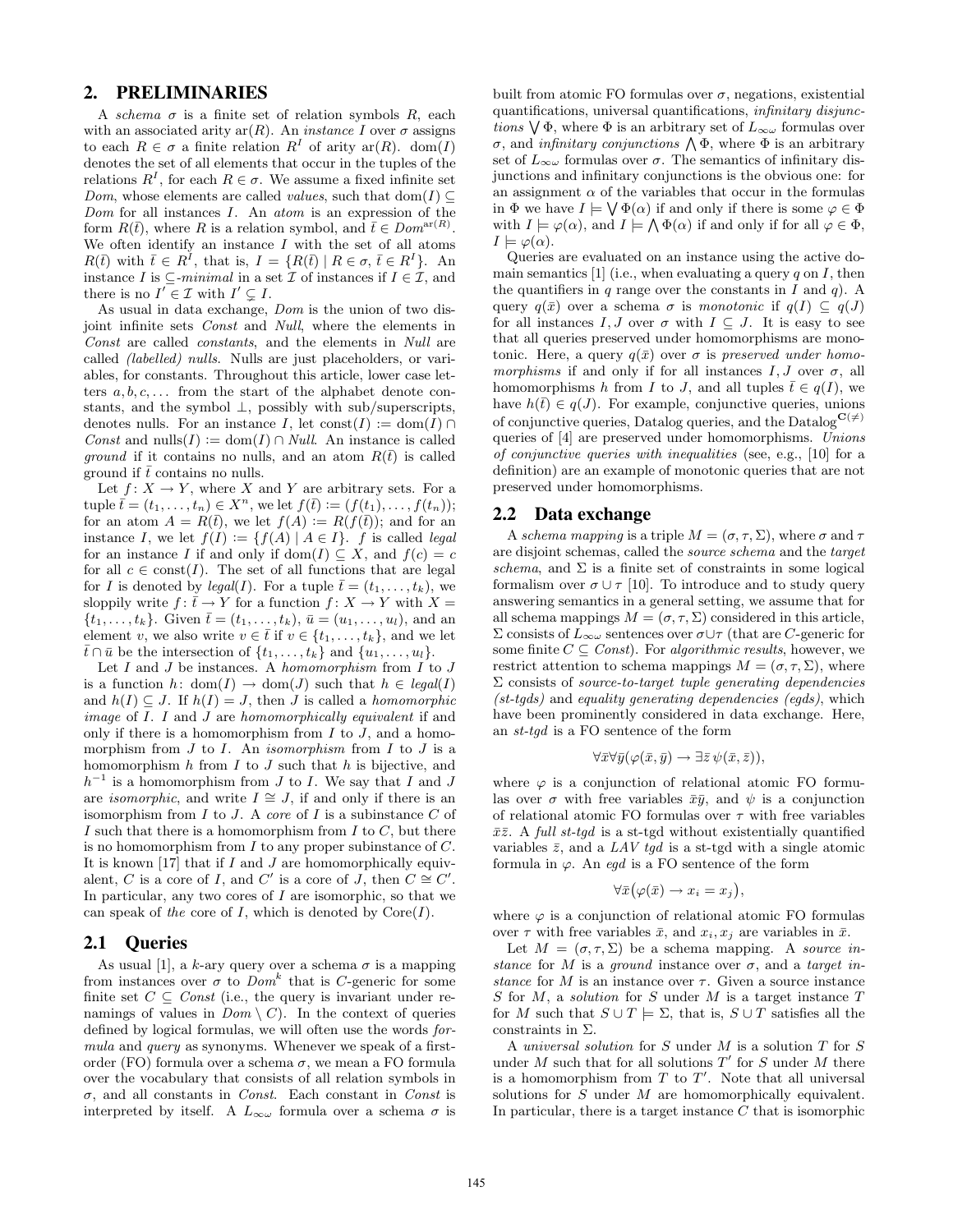to the cores of all universal solutions for S under M. We denote this instance by  $Core(M, S)$ . In a number of cases,  $Core(M, S)$  is a solution for S under M. For example, if  $\Sigma$ contains only st-tgds, then  $Core(M, S)$  is a solution for S under  $M$  [11], which can be computed in polynomial time:

THEOREM 2.1 ([11]). Let  $M = (\sigma, \tau, \Sigma)$  be a schema *mapping, where*  $\Sigma$  *consists of st-tgds. Then there is a polynomial time algorithm that, given a source instance* S *for* M*, outputs* Core(M, S)*.*

Besides Core(M, S), the *canonical universal solution* for S under M, denoted by  $CanSol(M, S)$ , plays an important role in data exchange. In the following, we give the definition of CanSol $(M, S)$  from [3] for the case that  $\Sigma$  contains only st-tgds. Let  $\mathcal J$  be the set of all triples  $(\theta, \bar a, \bar b)$  such that  $\theta$  is a st-tgd in  $\Sigma$  of the form  $\forall \bar{x} \forall \bar{y}(\varphi(\bar{x}, \bar{y}) \rightarrow \exists \bar{z} \psi(\bar{x}, \bar{z})),$ and  $S \models \varphi(\bar{a}, b)$ . Starting from an empty target instance for  $M$ , CanSol $(M, S)$  is created by adding atoms for each element in  $\mathcal J$  as follows. For each  $j = (\theta, \bar a, \bar b) \in \mathcal J$ , where  $\theta = \forall \bar{x} \forall \bar{y}(\varphi(\bar{x}, \bar{y}) \rightarrow \exists \bar{z} \psi(\bar{x}, \bar{z}))$ , let  $\bot_i$  be a  $|\bar{z}|$ -tuple of pairwise distinct nulls such that for all  $j' \in \mathcal{J}$  with  $j' \neq j$ , the set of nulls in  $\bar{\perp}_j$  is disjoint from the set of nulls in  $\bar{\perp}_{j'}$ , and add the atoms in  $\psi(\bar{a}, \bar{L}_j)$  to the target instance.

#### 2.3 Instances with incomplete information

Instances that may contain nulls are also called *naive tables* [1], or *V-tables* [20]. We call an instance naive table to emphasize that it may contain nulls. Naive tables serve as finite representations of certain incomplete instances, where an *incomplete instance*  $\mathcal I$  over a schema  $\sigma$  is a set of ground instances over  $\sigma$  [1]. The instances in  $\mathcal I$  are called the *possible worlds* of I.

A naive table T contains incomplete information in the sense that each null ⊥ in T represents an *unknown* (rather than nonexistent) constant. The *possible worlds* of (the incomplete instance represented by)  $T$  are all instances obtained from T by replacing each null by a constant. Formally, let a *valuation* of T be a function  $v: dom(T) \rightarrow Const$ with  $v \in legal(T)$ . Then the set of all possible worlds of T is

$$
poss(T) := \{v(T) \mid v \text{ is a valuation of } T\}.
$$

Given an incomplete instance  $\mathcal I$  over a schema  $\sigma$  and a query  $q(\bar{x})$  over  $\sigma$ , there are several ways to evaluate q on I. A common way is to take the *certain answers to* q *on* I, which are defined by

$$
cert(q, \mathcal{I}) := \bigcap \{q(I) | I \in \mathcal{I}\}.
$$

# 3. QUERY ANSWERING SEMANTICS IN DATA EXCHANGE

As already mentioned in the introduction, the certain answers semantics from [10] has been widely adopted as the "right" semantics for answering queries preserved under homomorphisms in data exchange. We also mentioned that it can lead to counter-intuitive answers on non-monotonic queries, and that the same problems occur for the universal solution-based semantics from [11] (see, e.g., [10, 3, 23, 19]). For example, consider the schema mapping  $M^* =$  $(\{E\}, \{E'\}, \Sigma)$ , where  $\Sigma$  consists of the st-tgd

$$
\forall x_1 \forall x_2 (E(x_1, x_2) \rightarrow E'(x_1, x_2))
$$

that just tells us to "copy"  $E$  to  $E'$ . Thus, given the source instance  $S^*$  for  $M^*$  with  $E^{S^*} = \{(a, a)\}\)$ , we intuitively expect that the set of answers to the query

$$
q^*(x) := \forall y (E'(x, y) \to E'(y, x))
$$

is simply the set of answers to  $q^*$  on the "copy"  $T_{S^*}$  of  $S^*$ over  $\{E'\}$  with  $(E')^{T_{S^*}} = \{(a,a)\}\$ , that is,  $\{a\}$ . However, contrary to this expectation, the certain answers to  $q^*$  on  $M^*$  and  $S^*$  are empty.

Some of these problems were solved by the CWA-solutionbased semantics in [23, 19]. The notion of CWA-solutions has been introduced for the case of schema mappings defined by st-tgds [23], and was extended to the more general case of schema mappings defined by st-tgds, t-tgds and egds in [19] (see, e.g., [10] for a definition of t-tgds). Here we consider the case of schema mappings defined by st-tgds. Given a schema mapping  $M = (\sigma, \tau, \Sigma)$ , where  $\Sigma$  consists of st-tgds, and a source instance S for M, a *CWA-solution* for S under  $M$  can be characterized as a universal solution  $T$  for  $S$  under M that is a homomorphic image of  $CanSol(M, S)$  [23]. Now a query q over  $\tau$  can be answered by

$$
cert_{\text{CWA}}(q, M, S) \ := \ cert(q, \mathcal{I}),
$$

where  $\mathcal I$  is the set of all target instances  $\hat T$  for  $M$  for which there is a CWA-solution T for S under M with  $\hat{T} \in poss(T)$ . This yields the certain answers semantics from [23].

One particular setting, where the CWA-solution-based semantics leads to "good" answers is the setting of schema mappings defined by *full* st-tgds. The following example shows that, in general, *cert*<sub>CWA</sub> can lead to answers that are inconsistent with  $M$  and  $S$ :

EXAMPLE 3.1. Let  $M = (\{E\}, \{F, G\}, \Sigma)$  be the schema mapping, where  $E, F, G$  are binary relation symbols, and  $\Sigma$ consists of the st-tgd

$$
\theta := \forall x_1 \forall x_2 \big( E(x_1, x_2) \rightarrow \exists z (F(x_1, z) \land G(z, x_2)) \big).
$$

Let S be the source instance for M with  $E^S = \{(a, b)\}.$ Then  $T = \text{CanSol}(M, S)$  with  $F^T = \{(a, \perp)\}\$ and  $G^T =$  $\{(\perp, b)\}\$ is the unique CWA-solution for S under M, up to isomorphism. For the query

$$
q(x) := \exists z \big( F(x, z) \land \forall z' (F(x, z') \to z' = z) \big),
$$

it follows therefore that  $cert_{\text{CWA}}(q, M, S) = \{a\}$ . That is,  $cert_{\text{CWA}}(q, M, S)$  excludes the possibility that there is more than one value z with  $F(a, z)$ . However, this is inconsistent with  $\theta$  and  $S$ , which, taking the usual semantics of existential quantification, tell us that there are *one or more* z with  $F(a,z)$  and  $G(z, b)$ . In particular, they explicitly state that it is possible that there is more than one z with  $F(a, z)$ .

The example can be modified to show that the mixed world-based semantics in [24] can lead to answers that are inconsistent with M and S.

The next example shows that *cert*<sub>CWA</sub> does not respect logical equivalence of schema mappings. That is, there are logically equivalent schema mappings  $M_1 = (\sigma, \tau, \Sigma_1)$  and  $M_2 = (\sigma, \tau, \Sigma_2)$ , an instance S over  $\sigma$  and a query q over  $\tau$ such that  $cert_{\text{CWA}}(q, M_1, S) \neq cert_{\text{CWA}}(q, M_2, S)$ :

EXAMPLE 3.2. Let  $M_1 = (\sigma, \tau, \Sigma_1)$  and  $M_2 = (\sigma, \tau, \Sigma_2)$ be schema mappings, where  $\sigma$  contains a unary relation symbol  $P$ ,  $\tau$  contains a binary relation symbol  $E$ , and

$$
\Sigma_1 := \{ \forall x (P(x) \to E(x, x)) \},
$$
  
\n
$$
\Sigma_2 := \Sigma_1 \cup \{ \forall x (P(x) \to \exists z E(x, z)) \}.
$$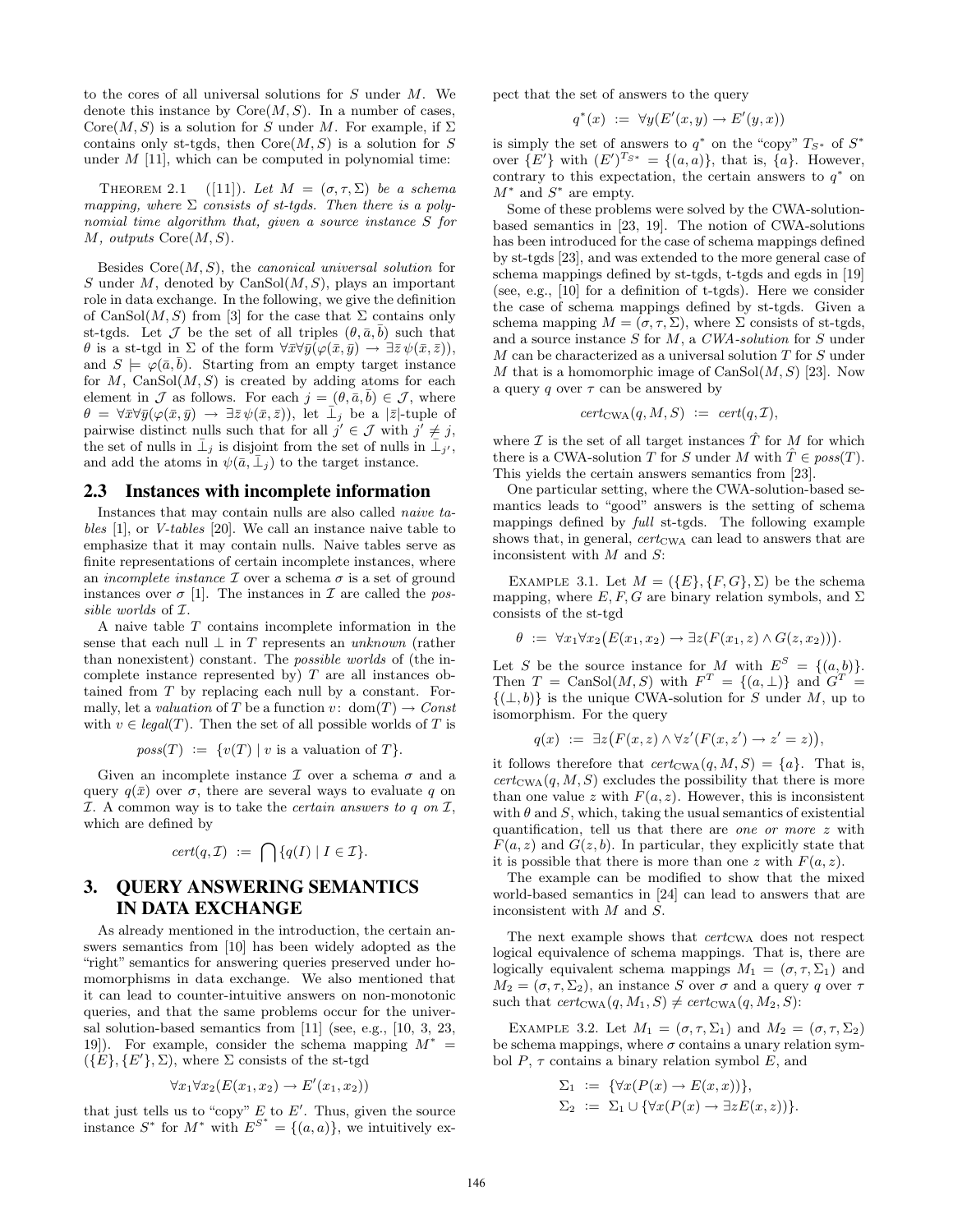Then  $M_1$  and  $M_2$  are logically equivalent.

Let S be an instance over  $\sigma$  with  $P^S = \{a\}$ . Furthermore, let  $T_1$  and  $T_2$  be instances over  $\tau$  with  $E^{T_1} = \{(a, a)\}\$ and  $E^{T_2} = \{(a, a), (a, \perp)\}\.$  Note that  $T_1$  is the unique CWAsolution for S under  $M_1$ , and that  $T_2$  is a CWA-solution for  $S$  under  $M_2$ . Thus, for the query

$$
q(x) := \exists z \big( E(x, z) \land \forall z' (E(x, z') \to z' = z) \big),
$$

we obtain different answers  $cert_{\text{CWA}}(q, M_1, S) = \{a\}$  and  $cert<sub>CWA</sub>(q, M_2, S) = \emptyset$  to the same query q on logically equivalent schema mappings  $M_1$  and  $M_2$ .

Using Example 3.2, one can show that the mixed worldbased semantics in [24] do not respect logical equivalence of schema mappings either.

# 4. DEDUCTIVE DATABASES AND DATA EXCHANGE

In this section, we study query answering semantics for deductive databases in the framework of data exchange. In particular, we focus on the question of which of these semantics leads to an appropriate semantics for answering nonmonotonic queries in data exchange.

A *deductive database* [14] over a schema  $\sigma$  is a set of FO sentences, called *clauses*, of the form

$$
\forall \bar{x} (\neg R_1(\bar{y}_1) \vee \cdots \vee \neg R_m(\bar{y}_m) \vee R'_1(\bar{z}_1) \vee \cdots \vee R'_n(\bar{z}_n)),
$$

where m and n are nonnegative integers with  $m + n \geq$ 1,  $R_1, \ldots, R_m, R'_1, \ldots, R'_n$  are relation symbols in  $\sigma$ , and  $\bar{y}_1, \ldots, \bar{y}_m, \bar{z}_1, \ldots, \bar{z}_n$  are tuples containing elements of *Const* and  $\bar{x}$ . A *model* of a deductive database D over  $\sigma$  is a *ground* instance I over  $\sigma$  with  $I \models D$  (i.e., I satisfies all clauses in D), and a query q is usually answered by  $cert(q, \mathcal{I})$ , where  $\mathcal I$ is a set of models of  $D$  that depends on the particular query answering semantics.

Various semantics for answering non-monotonic queries on deductive databases exist. These semantics are based on certain assumptions on what negative data can be inferred from a deductive database. For the purposes of data exchange, the most interesting of these assumptions seem to be the *closed world assumption (CWA)* [27], the *generalized closed world assumption (GCWA)* [26], the *extended generalized closed world assumption (EGCWA)* [29], and also the assumption underlying the *possible worlds semantics (PWS)* [7]. What makes these semantics interesting for data exchange is that the definitions of these semantics apply as well, or can be extended from sets of clauses, to more general sets of logical sentences, such as sets

$$
D_{M,S} := \Sigma \cup \{ R(\bar{t}) \mid R \in \sigma, \, \bar{t} \in R^S \}
$$
  

$$
\cup \{ \neg R(\bar{t}) \mid R \in \sigma, \, \bar{t} \in Const^{ar(R)} \setminus R^S \},
$$

where  $\Sigma$  is the set of constraints of a schema mapping  $M =$  $(\sigma, \tau, \Sigma)$ , and S is a source instance for M. Note that, if  $\Sigma$ consists only of full st-tgds, then  $D_{M,S}$  is logically equivalent to a deductive database, since any full st-tgd of the form  $\forall \bar{x}(R_1(\bar{y}_1) \wedge \cdots \wedge R_m(\bar{y}_m) \rightarrow R'(\bar{z}))$  is logically equivalent to the clause  $\forall \bar{x}(\neg R_1(\bar{y}_1) \vee \cdots \vee \neg R_m(\bar{y}_m) \vee R'(\bar{z})).$ 

In the following, we study the CWA, the GCWA, the EGCWA and the PWS in more detail in the context of data exchange.

## 4.1 The Closed World Assumption (CWA)

The *closed world assumption (CWA)*, first formalized by Reiter [27], assumes that every ground atom that is not implied by a database is false. This is a common assumption for relational databases.

Reiter formalized the CWA, and defined a query answering semantics for deductive databases based on the CWA, as follows. For a deductive database D and a formula  $\varphi$ , we write  $D \models \varphi$  if and only if for all instances I with  $I \models D$ , we have  $I \models \varphi$ . Given a deductive database D over a schema σ, Reiter defines the set

$$
\overline{D} := \{ \neg R(\overline{t}) \mid R \in \sigma, \ \overline{t} \in \mathit{Const}^{\mathrm{ar}(R)}, \ D \not\models R(\overline{t}) \},
$$

which contains negations of all ground atoms  $R(\bar{t})$  that are assumed to be false under the CWA. The models of  $D \cup \overline{D}$ are called the *CWA-models* of D, and a query q over  $\sigma$  is answered by  $cert(q, \mathcal{I})$ , where  $\mathcal I$  is the set of all CWA-models of D.

Translated into the data exchange framework, we obtain:

Definition 4.1. (RCWA-solution, RCWA-answers) Let  $M = (\sigma, \tau, \Sigma)$  be a schema mapping, let S be a source instance for M, and let q be a query over  $\tau$ .

- 1. A *RCWA-solution* for S under M is a ground target instance T for M such that  $S \cup T$  is a model of  $D_{M,S} \cup$  $\overline{D_{M,S}}$ .
- 2. We call  $cert_{RCWA}(q, M, S) := cert(q, \mathcal{I})$ , where  $\mathcal I$  is the set of the RCWA-solutions for S under M, the *RCWAanswers to* q *on* M *and* S.

It is not hard to see that *cert*<sub>RCWA</sub> coincides with *cert*<sub>CWA</sub> on schema mappings defined by full st-tgds.

PROPOSITION 4.2. Let  $M = (\sigma, \tau, \Sigma)$  be a schema map*ping, where*  $\Sigma$  *consists of full st-tgds, let*  $S$  *be a source instance for*  $M$ *, and let q be a query over*  $\tau$ *. Then we have*  $cert_{RCWA}(q, M, S) = cert_{CWA}(q, M, S).$ 

However, for schema mappings that contain non-full sttgds, *cert*<sub>RCWA</sub> may lead to answers that are inconsistent with  $M$  and  $S$ . This is illustrated by the following example, which is based on Example 8 in [27].

EXAMPLE 4.3. Let  $M = (\{P\}, \{E\}, \Sigma)$ , where  $\Sigma$  consists of the st-tgd  $\forall x (P(x) \rightarrow \exists z E(x, z))$ , and let S be the source instance for M with  $P^{S} = \{a\}$ . There is no RCWA-solution for S under M, because for all  $b, c \in Const$ ,

$$
D_{M,S} = \{ P(a), \forall x (P(x) \rightarrow \exists z E(x,z)) \} \not\models E(b,c),
$$

and therefore,

$$
\overline{D_{M,S}} = \{ \neg P(b) \mid b \in Const, b \neq a \} \cup \{ \neg E(b,c) \mid b,c \in Const \}.
$$

For  $q(x) := \exists z E(x, z)$ , we thus have  $cert_{RCWA}(q, M, S) = \emptyset$ . In other words,  $cert_{RCWA}(q, M, S)$  tells us that there is no value z with  $E(a, z)$ . This is clearly inconsistent with M and  $S$ , since  $M$  and  $S$  tell us that there is a value  $z$  with  $E(a, z)$ . Thus, intuitively, the set of answers should be  $\{a\}$ .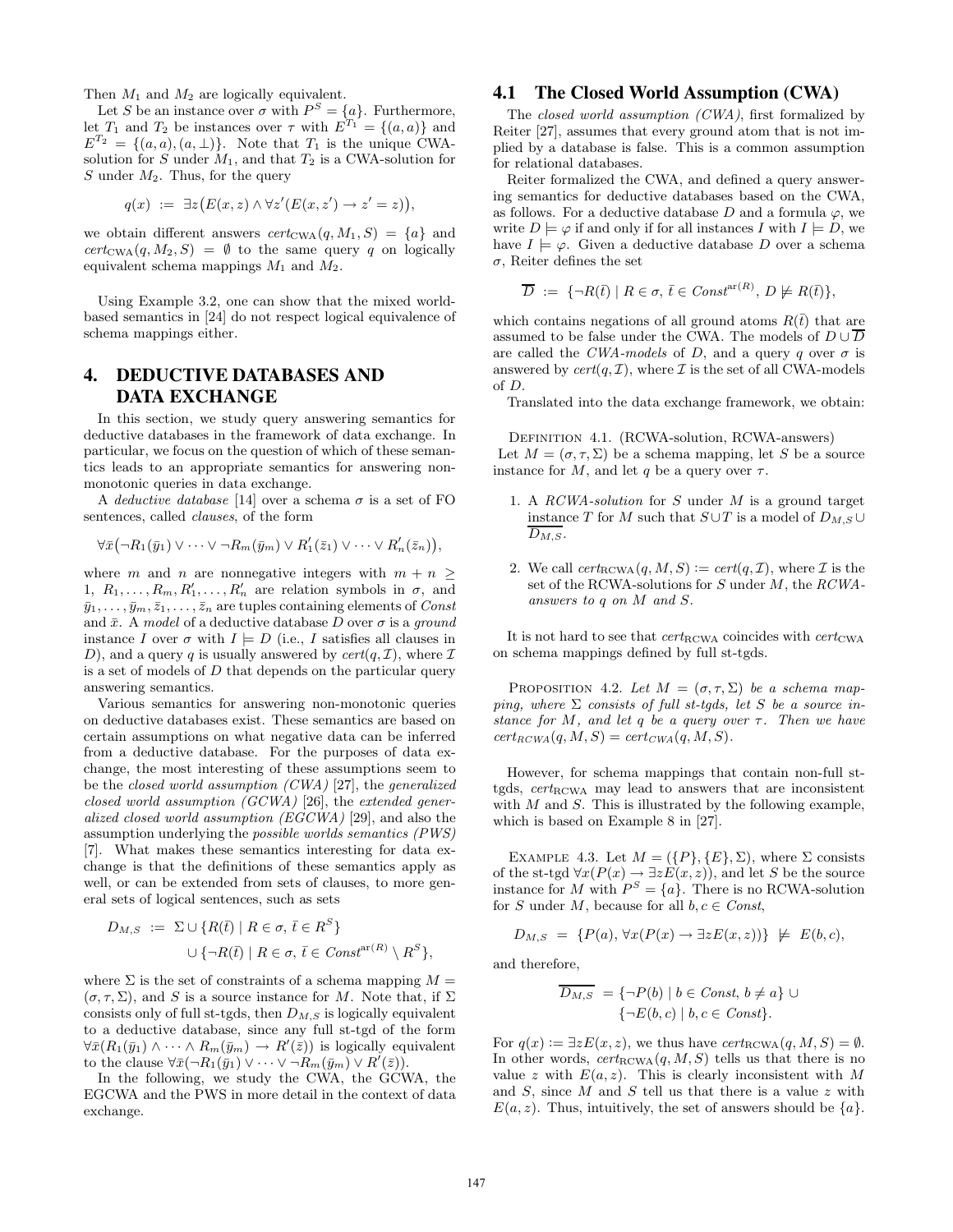## 4.2 The Generalized Closed World Assumption (GCWA)

Minker [26] extended the CWA to the *generalized closed world assumption (GCWA)* as follows. Given a deductive database D over a schema  $\sigma$ , he first defines<sup>1</sup>

$$
\overline{\overline{D}} := \{ \neg R(\overline{t}) \mid R \in \sigma, \overline{t} \in Const^{ar(R)}, \text{ and for all} \}
$$
  
 
$$
\subseteq \text{-minimal models } I \text{ of } D, \overline{t} \notin R^I \},
$$

which, as in the case of the CWA, contains negations of all ground atoms that are assumed to be false under the GCWA. The models of  $D \cup \overline{D}$  are called *GCWA-models* of D, and a query  $q(\bar{x})$  over  $\sigma$  is answered by *cert*(q,  $\mathcal{I}$ ), where  $\mathcal{I}$  is the set of all GCWA-models of D.

The intuition behind the above definitions is that each ground atom in some  $\subseteq$ -minimal model of D is in some sense an atom that  $D$  "speaks" about. For ground atoms that do not occur in any  $\subseteq$ -minimal model of D, this means that they are merely "invented", and can therefore safely be assumed to be false.

Translated into the data exchange framework, we obtain:

Definition 4.4. (GCWA-solution, GCWA-answers) Let  $M = (\sigma, \tau, \Sigma)$  be a schema mapping, let S be a source instance for  $M$ , and let q be a query over  $\tau$ .

- 1. A *GCWA-solution* for S under M is a ground target instance  $T$  for  $M$  such that  $S \cup T$  is a model of  $D_{M,S} \cup$  $\overline{D_{M,S}}$ .
- 2. We call  $cert_{GCWA}(q, M, S) := cert(q, \mathcal{I})$ , where  $\mathcal I$  is the set of the GCWA-solutions for  $S$  under  $M$ , the *GCWA-answers to* q *on* M *and* S.

Similar to the RCWA-answers semantics, it can be shown that *cert*GCWA coincides with *cert*CWA on schema mappings defined by full st-tgds. Moreover,  $cert_{\text{GCWA}}$  leads to "good" answers to the query in Example 4.3:

EXAMPLE 4.5. Recall the schema mapping  $M$ , the source instance  $S$ , and the query  $q$  from Example 4.3. We now have

$$
\overline{D_{M,S}} = \{ \neg P(b) \mid b \in Const, b \neq a \} \cup \{ \neg E(b,c) \mid b,c \in Const, b \neq a \}.
$$

because each atom of the form  $E(a, c)$  is true in some  $\subseteq$ minimal model of  $D_{M,S}$ , and each atom of the form  $E(b, c)$ with  $b \neq a$  is false in all ⊆-minimal models of  $D_{M,S}$ . Therefore, the GCWA-solutions for S under M are precisely the target instances  $T$  for  $M$  for which there is a finite nonempty set  $B \subseteq Const$  with  $T = T_B$ , where  $E^{T_B} = \{(a, b) | b \in B\}.$ It follows that  $cert_{GCWA}(q, M, S) = \{a\}$ , as desired.

Nevertheless, there are cases where the GCWA is still quite unsatisfactory, as shown by the following example:

Example 4.6. Consider a slight extension of the schema mapping from Example 4.3, namely  $M = (\{P\}, \{E, F\}, \Sigma)$ , where  $\Sigma$  consists of the st-tgd

$$
\theta := \forall x (P(x) \to \exists z_1 \exists z_2 (E(x, z_1) \land F(z_1, z_2))).
$$

Let S be the source instance for M with  $P^S = \{a\}$ . Then,

$$
\overline{D_{M,S}} = \{ \neg P(b) \mid b \in Const, b \neq a \} \cup \{ \neg E(b,c) \mid b,c \in Const, b \neq a \}.
$$

Note that for all  $b, c \in Const$  we have  $\neg F(b, c) \notin D_{M,S}$ , since the target instance T for M with  $P^T = \{a\}, E^T = \{(a, b)\}$ and  $F^T = \{(b, c)\}\$ is a ⊆-minimal model of  $D_{M, S}$ . So, the GCWA-solutions for  $S$  under  $M$  are the target instances  $T$ for M for which there is a finite nonempty set  $B \subseteq Const$ with the following properties: (1)  $E^T = \{(a, b) | b \in B\},\$ and (2) for at least one  $b \in B$  there is some  $c \in Const$ with  $(b, c) \in F^T$ . In particular, the target instance  $T^*$ with  $E^{T^{*}} = \{(a, b)\}\$  and  $F^{T^{*}} = \{(b, c), (d, e)\}\$ is a GCWAsolution for  $S$  under  $M$ . For the query

$$
q := \forall z_1 \forall z_2 (F(z_1, z_2) \rightarrow \exists x E(x, z_1))
$$

we thus have  $cert_{GCWA}(q, M, S) = \emptyset$ .

So,  $cert_{GCWA}(q, M, S)$  tells us that it is possible that there is a tuple  $(b, c)$  in F for which  $(a, b)$  is not in E. However, θ and S do not "mention" this possibility. In particular, θ and S only tell us that there are one or more pairs  $(b, c) \in$ Const<sup>2</sup> such that  $E(a, b)$  and  $F(b, c)$  occur together in a solution. Thus, whenever  $E(a,b)$  is present for some  $b \in$ *Const*, then  $F(b, c)$  should be present for some  $c \in Const$ . Similarly, whenever  $F(b, c)$  is present for some  $b, c \in Const$ , then  $E(a,b)$  should be present.

## 4.3 Extensions of the GCWA

Various extensions of the GCWA have been proposed. One of these extensions is the *extended GCWA (EGCWA)* by Yahya and Henschen [29], which restricts the set of models of a deductive database  $D$  to the ⊂-minimal models of D. So, given a schema mapping  $M = (\sigma, \tau, \Sigma)$  and a source instance S for M, a *EGCWA-solution* for S under M can be defined as a ground  $\subseteq$ -minimal solution for S under M, and given a query  $q(\bar{x})$  we can define

$$
cert_{\text{EGCWA}}(q, M, S) := cert(q, \mathcal{I}),
$$

where  $\mathcal I$  is the set of all EGCWA-solutions for  $S$  under  $M$ . Then, for the schema mapping  $M$ , the source instance  $S$  for M, and the query q in Example 4.5,  $cert_{\text{EGCWA}}(q, M, S) =$  $cert_{\text{GCWA}}(q, M, S)$ , and for the schema mapping M, the source instance S for M, and the query  $q$  in Example 4.6,  $cert_{\text{EGCWA}}(q, M, S) \neq \emptyset$ , as desired. However, the EGCWA seems to be too strong in the sense that it removes too many solutions from the set of all solutions. We illustrate this by the following example.<sup>2</sup>

EXAMPLE 4.7. Let  $M = (\{P\}, \{E\}, \Sigma)$  be a schema mapping, where  $\Sigma$  consists of

$$
\theta = \forall x (P(x) \rightarrow \exists^{[2,3]} z E(x,z)),
$$

where  $\exists^{[2,3]} z E(x, z)$  is an abbreviation for "there exist two or three z such that  $E(x, z)$ ". Let S be the source instance for M with  $P^S = \{a\}$ . Then the  $\subseteq$ -minimal solutions for S under M have the form  $\{E(a, b_1), E(a, b_2)\}$ , where  $b_1, b_2$  are distinct constants. Thus, for

$$
q(x) := \exists z_1 \exists z_2 (E(x, z_1) \land E(x, z_2) \land \forall z_3 (E(x, z_3) \rightarrow (z_3 = z_1 \lor z_3 = z_2))),
$$

<sup>&</sup>lt;sup>1</sup>Recall that an instance *I* is  $\subseteq$ -minimal in a set  $\mathcal I$  of instances if  $I \in \mathcal{I}$ , and there is no  $I' \in \mathcal{I}$  with  $I' \subseteq I$ . In the definition of  $\overline{D}$ , a ⊆-minimal model of D is a model of D that is  $\subseteq$ -minimal in the set of all models of D.

<sup>2</sup>One can also use an argumentation as in Example 3.1, but Example 4.7 seems to make our point a bit more obvious.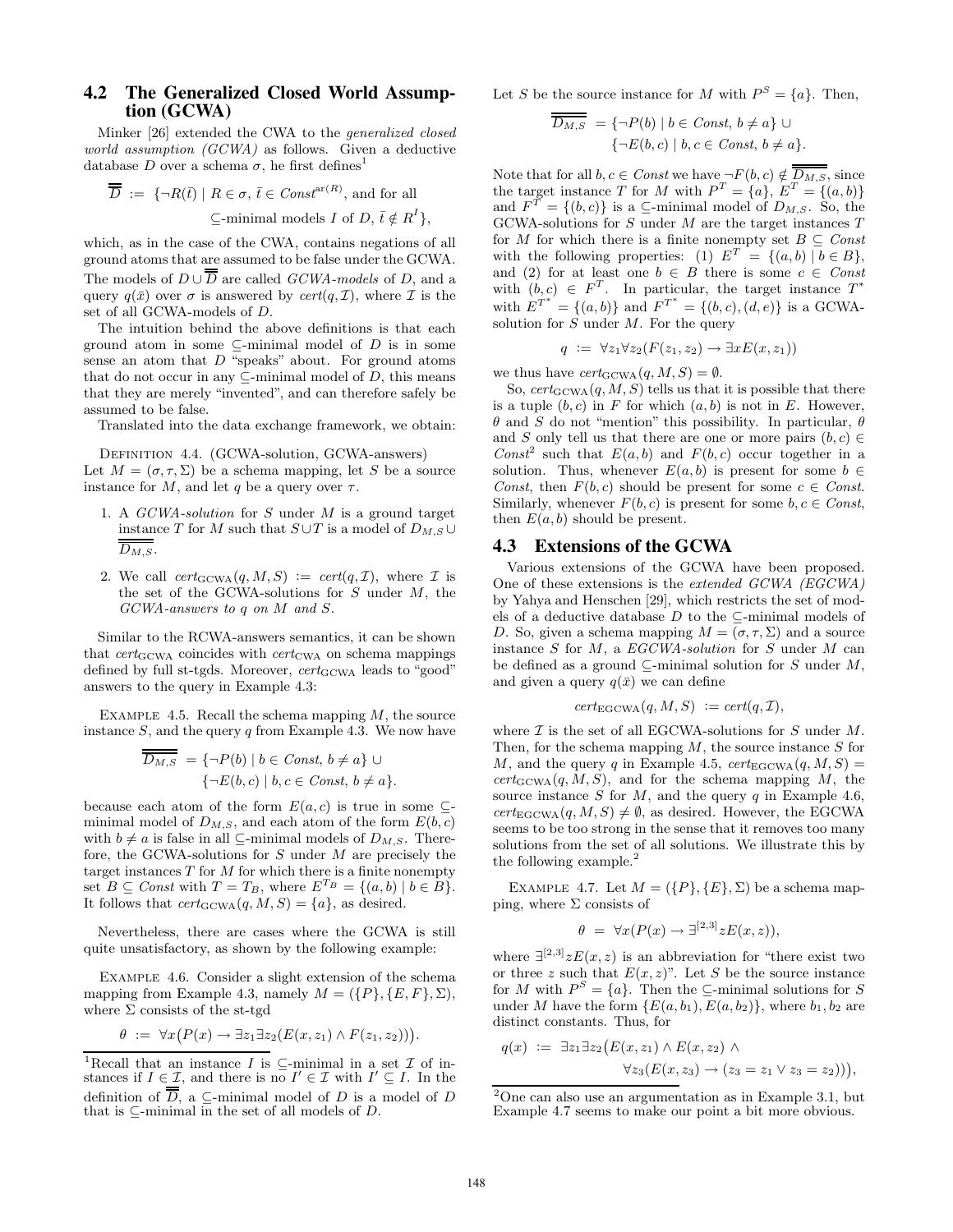we have  $cert_{\text{EGCWA}}(q, M, S) \neq \emptyset$ . In other words, the answer  $cert_{\text{EGCWA}}(q, M, S)$  excludes the possibility that there are three distinct values  $b_1, b_2, b_3$  with  $E(a, b_i)$  for each  $i \in$  $\{1, 2, 3\}$ . But  $\theta$  and S explicitly mention this possibility. Thus, intuitively,  $cert_{\text{EGCWA}}$  is inconsistent with M and S.

To conclude this section, let us consider the *possible worlds semantics (PWS)* by Chan [7]. An obvious translation of the PWS for the case of schema mappings defined by st-tgds is as follows: Let  $M = (\sigma, \tau, \Sigma)$  be a schema mapping, where  $\Sigma$  is a set of st-tgds, and let S be a source instance for M. The definition of a PWS-solution for S under M can be given in terms of *justifications*, as in [23, 19]. Given a target instance T for M and an atom  $R(\bar{t}) \in T$ , we say that  $R(\bar{t})$  is *justified* in T under M and S if and only if there is a st-tgd  $\forall \bar{x} \forall \bar{y}(\varphi(\bar{x}, \bar{y}) \rightarrow \exists \bar{z} \psi(\bar{x}, \bar{z}))$  in  $\Sigma$ , tuples  $\bar{a}, \bar{b}$  over dom(S) with  $S \models \varphi(\bar{a}, b)$ , and a tuple  $\bar{u}$  over dom(T) such that  $T \models \psi(\bar{a}, \bar{u})$ , and  $R(\bar{t})$  is one of the atoms in  $\psi(\bar{a}, \bar{u})$ . A PWS-solution for  $S$  under  $M$  is then a ground solution  $T$ for  $S$  under  $M$  such that all atoms in  $T$  are justified in  $T$ under M and S. For a query q over  $\tau$ , we let

$$
cert_{\text{PWS}}(q, M, S) := cert(q, \mathcal{I}),
$$

where  $\mathcal I$  is the set of all PWS-solutions for  $S$  under  $M$ . However, *cert*<sub>PWS</sub> does not respect logical equivalence of schema mappings as can easily be verified using the schema mapping, the source instance and the query in Example 3.2.

# 5. GCWA\* -ANSWERS

In this section, we introduce the GCWA<sup>∗</sup> -answers semantics, and argue that it is well-suited for answering nonmonotonic queries with respect to a number of schema mappings, including schema mappings defined by st-tgds and egds.

As a motivating example, let us consider the schema mapping M and the source instance S for M from Example 4.3. Let  $\mathcal T$  be the set of all GCWA-solutions for  $S$  under  $M$ . As shown in Example 4.5,  $\mathcal T$  consists of all target instances  $T$ for  $M$  such that there is a nonempty finite set  $B \subseteq Const$ with  $T = T_B$ , where  $E^{T_B} = \{(a, b) | b \in B\}$ . Intuitively,  $\mathcal T$  precisely reflects the information contained in  $M$  and  $S$ : taking the usual semantics of existential quantification, M and S just tell us that there is one  $b \in Const$  such that  $E(a, b)$  holds, or there are two distinct  $b_1, b_2 \in Const$  such that  $E(a,b_1)$  and  $E(a,b_2)$  hold, or there are three distinct  $b_1, b_2, b_3 \in \text{Const}$  such that  $E(a, b_1), E(a, b_2)$  and  $E(a, b_3)$ hold, and so on. The case that there are  $n$  distinct constants  $b_1, \ldots, b_n$  such that  $E(a, b_i)$  holds for each  $i \in \{1, \ldots, n\}$  is captured by  $T_B$ , where  $B := \{b_1, \ldots, b_n\}$ . Since M and S specify a translation of S from source to target, it seems to be reasonable to assume that the result of the translation is one of the instances in  $\mathcal T$ . Thus, intuitively, the certain answers to a query on  $\mathcal T$  are based precisely on the information contained in M and S.

Note that each instance in  $\mathcal T$  is a union of  $\subset$ -minimal solutions for S under M. On the other hand, consider the schema mapping  $M$ , the source instance  $S$  for  $M$ , and the GCWA-solution  $T^*$  for S under M from Example 4.6. Then  $T^*$  is *not* a union of  $\subseteq$ -minimal solutions for S under M. However, let  $\mathcal T$  be the set of all ground target instances for M that are unions of  $\subseteq$ -minimal solutions for S under M. That is, let  $T$  be the set of all ground target instances  $T$  for M such that  $E^T = \{(a, b) | (b, c) \in F^T \text{ for some } c \in Const\}$ 

and  $F^T \neq \emptyset$ . Then, intuitively, T precisely reflects the information contained in  $M$  and  $S$ : taking once again the usual semantics of existential quantification,  $M$  and  $S$  tell us that there is one pair  $(b, c) \in Const^2$  such that  $E(a, b)$  and  $F(b, c)$ hold, or there are two pairs  $(b_1, c_1), (b_2, c_2) \in Const^2$  such that  $E(a, b_i)$  and  $F(b_i, c_i)$  hold for each  $i \in \{1, 2\}$ , and so on. Note that the certain answers to the query  $q$  from Example 4.6 on  $\mathcal T$  are nonempty, as desired.

The preceding two examples suggest that it might be a good idea to answer queries by the certain answers over all solutions that are unions of ground ⊆-minimal solutions. We call such solutions *GCWA*<sup>∗</sup> *-solutions*:

Definition 5.1. (GCWA<sup>∗</sup> -solution, GCWA<sup>∗</sup> -answers) Let  $M = (\sigma, \tau, \Sigma)$  be a schema mapping, let S be a source instance for M, and let q be a query over  $\tau$ .

- 1. A *GCWA*<sup>∗</sup> *-solution* for S under M is a ground target instance  $T$  for  $M$  such that  $T$  is a solution for  $S$  under M, and T is a union of  $\subseteq$ -minimal solutions for S under M.
- 2. We call  $cert_{GCWA^*}(q, M, S) := cert(q, \mathcal{I})$ , where  $\mathcal I$  is the set of the GCWA $^*$ -solutions for S under M, the *GCWA*<sup>∗</sup> *-answers to* q *on* M *and* S.

Note that the GCWA<sup>∗</sup> -answers are preserved under logical equivalence.

Let us now argue for a more general class of schema mappings that, intuitively, GCWA<sup>∗</sup> -solutions directly reflect the information in a schema mapping from this class and a source instance. Let  $M = (\sigma, \tau, \Sigma)$  be a schema mapping, where  $\Sigma$  consists of *right-monotonic*  $L_{\infty} \omega$ -st-tgds, which are  $L_{\infty\omega}$ -sentences of the form

$$
\theta := \forall \bar{x}(\varphi(\bar{x}) \to \psi(\bar{x})),
$$

where  $\varphi$  is a  $L_{\infty}$ -formula over  $\sigma$ , and  $\psi$  is a *monotonic*  $L_{\infty\omega}$ -formula over  $\tau$ . We assume that the universal quantifiers, and the quantifiers in  $\varphi$  are relativized to the active domain over  $\sigma$ . Moreover, we assume that the quantifiers in  $\psi$  are relativized to the active domain over  $\tau$ . This ensures that for each instance S over  $\sigma$ , and each instance T over  $\tau$ ,  $S \cup T \models \theta$  if and only if for all  $\bar{a} \in (\text{dom}(S) \cup \text{dom}(\theta))^{|\bar{x}|},$ where dom( $\theta$ ) is the set of all constants in  $\theta$ ,  $S \models \varphi(\bar{a})$  implies  $T \models \psi(\bar{a})$ . Note that right-monotonic  $L_{\infty \omega}$ -st-tgds in particular capture st-tgds. Now, given a source instance S for M, let

$$
\Psi_{M,S} := \{ \psi(\bar{a}) \mid \text{there exists } \forall \bar{x}(\varphi(\bar{x}) \to \psi(\bar{x})) \in \Sigma
$$
  
and  $\bar{a} \in Const^{|\bar{x}|}$  with  $S \models \varphi(\bar{a}) \}.$ 

Then for each ground target instance  $T$  for  $M$ , it holds that  $T$  is a solution for  $S$  under  $M$  if and only if  $T$  satisfies all sentences in  $\Psi_{M,S}$ . Since all sentences in  $\Psi_{M,S}$  are monotonic,  $\Psi_{M,S}$  is logically equivalent to the sentence

$$
\psi_{M,S} := \bigvee_{T_0 \in \mathcal{T}_0} \bigwedge_{R(\bar{t}) \in T_0} R(\bar{t}),
$$

where  $\mathcal{T}_0$  is the set of all ⊆-minimal ground solutions for S under M (i.e., for all ground instances T over  $\tau$ , we have  $T \models \psi_{M,S}$  if and only if T satisfies all sentences in  $\Psi_{M,S}$ ). Note that  $\psi_{M,S}$  tells us that the target contains one ground  $\subseteq$ -minimal solution for S under M, or the target contains two distinct ground  $\subseteq$ -minimal solutions for S under M,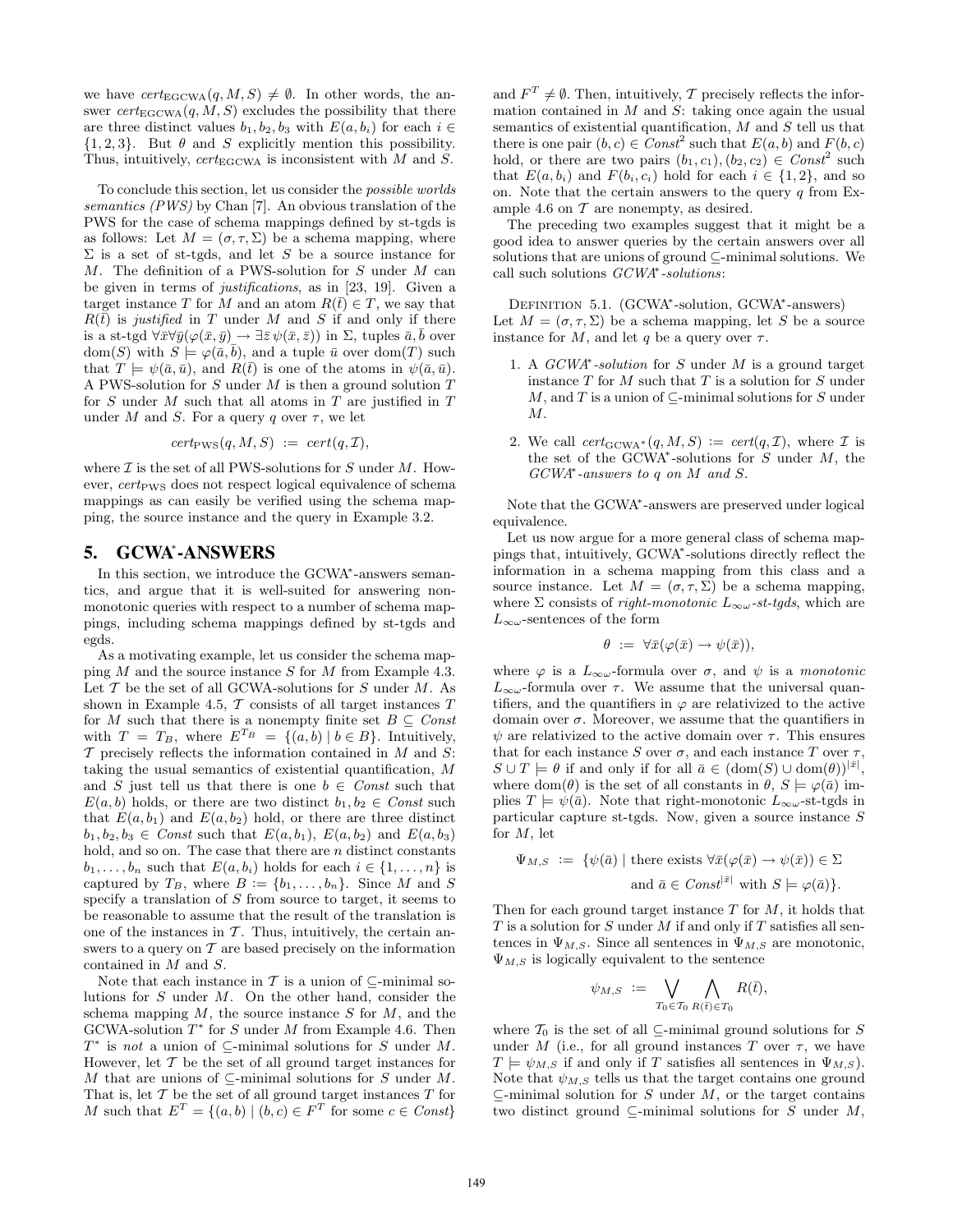and so on. So, intuitively, the information contained in  $\psi_{M,S}$  (and thus in M and S) is directly reflected by the set of all instances T over  $\tau$  for which there is a set T with one or more instances in  $\mathcal{T}_0$  such that T is the union of all the instances in  $T$ . This set corresponds to the set of all  $GCWA<sup>*</sup>$ -solutions for S under M. A similar argumentation shows that, intuitively, the set of GCWA<sup>\*</sup>-solutions directly reflects the information in  $M$  and  $S$  if  $M$  is defined by a set of right-monotonic  $L_{\infty\omega}$ -st-tgds, and egds. Furthermore, we are not restricted to  $L_{\infty\omega}$ -st-tgds and egds:

Example 5.2. Consider once again the schema mapping M, the source instance S for M, and the query q from Example 4.7. For each ground target instance  $T$  for  $M$  that is the union of  $\subseteq$ -minimal solutions for S under M there exists a nonempty finite set  $B \subseteq Const$  with  $E^T = \{(a, b) | b \in B\}.$ Due to the constraint  $\theta$  in M, T is a GCWA<sup>\*</sup>-solution for S under M if and only if  $2 \leq |B| \leq 3$ . Thus, intuitively, the set of GCWA<sup>∗</sup> -solutions directly reflects the information contained in M and S. It follows that  $cert_{\text{GCWA}^*}(q, M, S) = \emptyset$ , as desired.

Clearly, the notion of GCWA<sup>∗</sup> -solutions generalizes the notion of EGCWA-solutions in the sense that every EGCWAsolution is a GCWA<sup>\*</sup>-solution. The following proposition implies that the notion of GCWA<sup>∗</sup> -solutions is a restriction of the notion of GCWA-solutions (since  $\neg R(\bar{t}) \equiv R(\bar{t}) \rightarrow \bigvee \emptyset$ ).

PROPOSITION 5.3. Let  $M = (\sigma, \tau, \Sigma)$  be a schema map*ping, let* S *be a source instance for* M, and let  $D := D_{M,S}$ . *Consider*

 $D^* := \{ R(\bar{t}) \rightarrow \varphi \mid R \in \sigma \cup \tau, \, \bar{t} \in Const^{\text{ar}(R)}, \, \varphi \text{ is a} \}$ *monotonic*  $L_{\infty}$  *sentence over*  $\sigma \cup \tau$ *that is satisfied in every* ⊆*-minimal model I of D with*  $\bar{t} \in R^I$  }.

*Then for all ground target instances* T *for* M *we have:* T *is a GCWA*<sup>∗</sup> *-solution for* S *under* M *if and only if* S ∪ T *is a model of*  $D \cup D^*$ *.* 

The following result translates Theorem 5 in [26] from GCWA-solutions to GCWA<sup>∗</sup> -solutions, and shows that for a given schema mapping  $M$  and a source instance  $S$  for  $M$ , the set  $D_{M,S} \cup D_{M,S}^*$ , where  $D_{M,S}^*$  is defined as in Proposition 5.3, is maximally consistent in the sense that the addition of any sentence  $\psi$  of the form  $R(\bar{t}) \to \varphi$ , where  $\varphi$  is a monotonic  $L_{\infty \omega}$  sentence and  $D_{M,S} \cup D_{M,S}^* \not\models \psi$ , leads to a set of constraints that is inconsistent with  $D_{M,S} \cup D_{M,S}^*$ .

PROPOSITION 5.4. Let  $M = (\sigma, \tau, \Sigma)$  be a schema map*ping, let* S *be a nonempty source instance for* M, let  $D :=$  $D_{M,S}$  and let  $D' := D \cup D^*$ .

- *1. For all monotonic*  $L_{\infty\omega}$ -sentences  $\varphi$  *over*  $\sigma \cup \tau$ *, we have*  $D \models \varphi$  *if and only if*  $D' \models \varphi$ *.*
- *2. For all ground atoms*  $R(\bar{t})$  *over*  $\sigma \cup \tau$ *, all monotonic*  $L_{\infty} \omega$  *sentences*  $\varphi$  *over*  $\sigma \cup \tau$ *, and*  $\psi \in {\varphi, R(\bar{t}) \to \varphi}$ *with*  $D' \not\models \psi$ *:* 
	- *(a)*  $D' \cup \{\psi\}$  *has no model, or*
	- *(b) there is a monotonic*  $L_{\infty\omega}$ -sentence  $\chi$  *over*  $\sigma \cup \tau$ *such that*  $D' \cup \{\psi\} \models \chi$ *, but*  $D' \not\models \chi$ *.*

# 6. THE DATA COMPLEXITY OF COMPUTING GCWA\* -ANSWERS

In this section, we study the data complexity of computing GCWA<sup>∗</sup> -answers, where data complexity means that the schema mapping and the query to be evaluated is fixed (i.e., not part of the input). We concentrate on schema mappings defined by st-tgds only. For a schema mapping  $M$  and a query language  $L$ , we are particularly interested in whether there are algorithms  $A_1$ ,  $A_2$  with the following properties:

- $\mathbb{A}_1$  takes a source instance S for M as input and computes a solution  $T$  for  $S$  under  $M$ , and
- $\mathbb{A}_2$  takes T and a query  $q \in L$  as input and computes  $cert_{\text{GCWA}^*}(q, M, S).$

The second property is particularly important, since a common assumption in data exchange is that the schema mapping and the source instance are not available once the data translation has been performed, so that the query must be answered based on a materialized solution. Ideally, both  $\mathbb{A}_1$ , and  $\mathbb{A}_2$  for fixed  $q \in L$ , run in polynomial time.

For proving lower bounds, we consider the problem

| EVAL(M, q) |                                                                                |
|------------|--------------------------------------------------------------------------------|
| Input:     | a source instance $S$ for $M$ , and a tuple<br>$\bar{t} \in Const^{ \bar{x} }$ |
|            | Question: Is $\bar{t} \in cert_{\text{GCWA}^*}(q, M, S)$ ?                     |

for schema mappings  $M = (\sigma, \tau, \Sigma)$  and queries  $q(\bar{x})$  over  $\tau$ . The complexity of this problem can be seen as a lower bound on the joint complexity of finding  $T$  as above, and obtaining  $cert_{\text{GCWA}}*(q, M, S)$  from T. If, for example, EVAL $(M, q)$  is  $co-NP$ -complete, then finding  $T$  is intractable, or computing  $cert_{GCWA^*}(q, M, S)$  from T is intractable.

We first study the complexity of computing the GCWA<sup>∗</sup> answers to monotonic queries and existential queries in Section 6.1, and turn to universal queries in Section 6.2.

#### 6.1 Monotonic queries and existential queries

For monotonic queries, all results obtained for the certain answers semantics (see, e.g., [10, 25, 3, 21, 23, 8, 4, 6]) carry over to the GCWA<sup>∗</sup> -answers semantics:

PROPOSITION 6.1. Let  $M = (\sigma, \tau, \Sigma)$  be a schema map*ping, let* S *be a source instance for* M*, and let* q *be a monotonic query over*  $\tau$ *. Then, cert*<sub>GCWA</sub>\*  $(q, M, S)$  *equals the set of the certain answers to* q *on* M *and* S*.*

In particular, for computing GCWA<sup>∗</sup> -answers to queries preserved under homomorphisms with respect to a schema mapping  $M = (\sigma, \tau, \Sigma)$ , where  $\Sigma$  consists of st-tgds, it suffices to compute, given a source instance  $S$  for  $M$ , an arbitrary universal solution T for S under M such as  $Core(M, S)$ , which can be done in polynomial time by Theorem 2.1; then for each query  $q(\bar{x})$  that is preserved under homomorphisms, the GCWA<sup>\*</sup>-answers to  $q$  on  $M$  and  $S$  coincide with  $q(T)$ <sub>↓</sub> = { $\bar{t} \in Const^{|\bar{x}|}$  |  $\bar{t} \in q(T)$ }, which can be computed from T in time polynomial in  $|T|$ , for fixed q.

For general monotonic queries, like unions of conjunctive queries with inequalities, the concept of an *ihom-universal model set* [8] may be useful. Let  $M = (\sigma, \tau, \Sigma)$  be a schema mapping, and let  $S$  be a source instance for  $M$ . An ihomuniversal model set for  $M$  and  $S$  is a set  $T$  of solutions for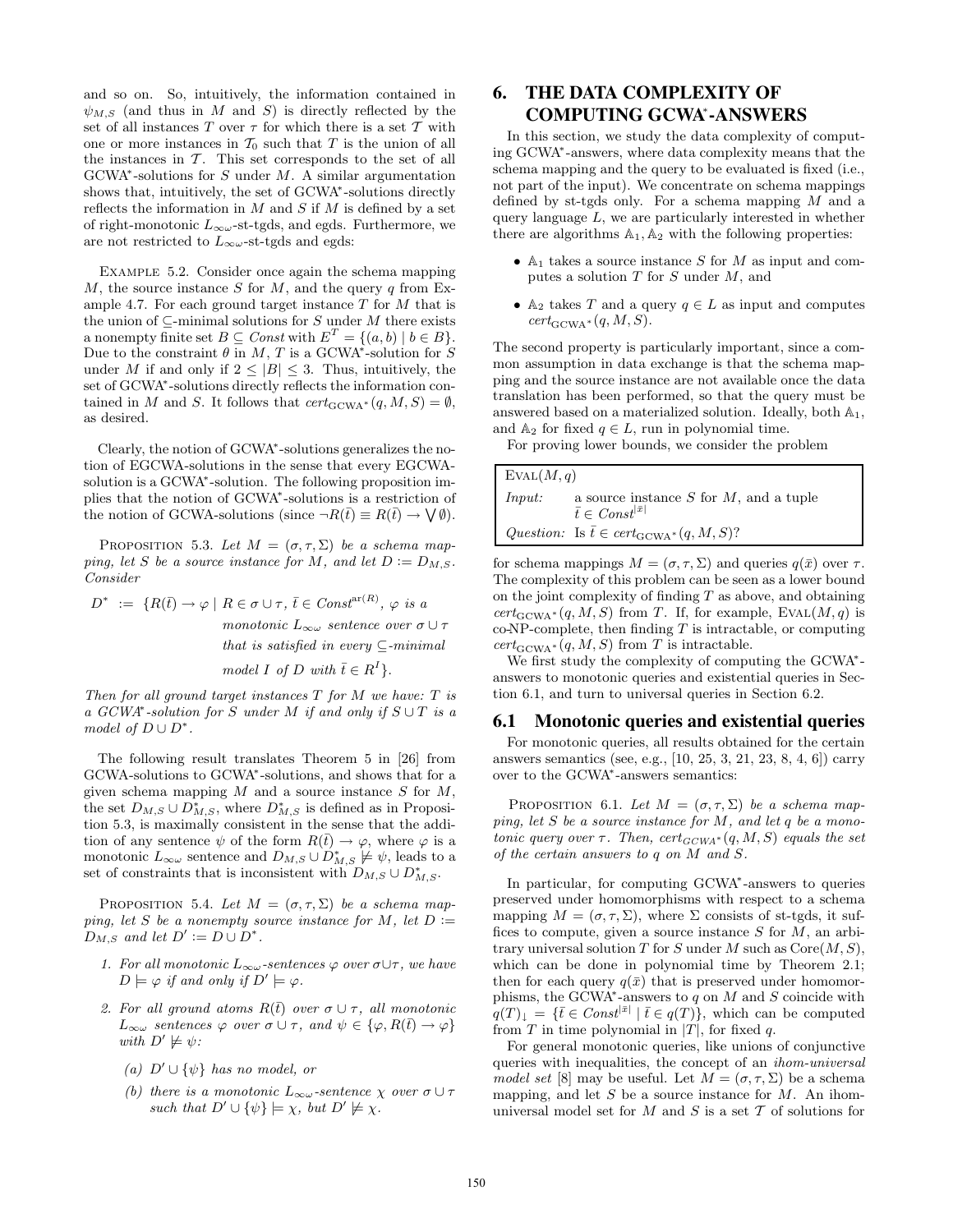S under M such that for every solution  $T'$  for S under M, there is some  $T \in \mathcal{T}$  and an *injective* homomorphism from  $T$ to  $T'$ , and no proper subset of  $T$  is a ihom-universal model set for  $M$  and  $S$ . It was shown in  $[8]$  that the certain answers to a monotonic query q on  $M$  and  $S$  can be computed using an ihom-universal model set  $T$  by computing the intersection of the query results  $q(T)_+$  over all  $T \in \mathcal{T}$ . However, ihom-universal model sets can get very large: For the simple schema mapping  $M = (\{P\}, \{R\}, \Sigma)$ , where  $\Sigma$  consists of the st-tgd  $P(x) \rightarrow \exists y \exists z R(x,y,z)$ , and any source instance S for M with  $|P^S|=n$ , it is not hard to see that there are  $\gg 2^n$ many solutions in every ihom-universal model set for M and S. On the other hand, ihom-universal model sets must in general be large: as shown by Madry [25], there is a schema mapping  $M$  defined by LAV st-tgds, and a Boolean conjunctive query q with just two inequalities such that  $EVAL(M, q)$ is co-NP-hard.

What seems to be more practical is to compute a "small" representation of the set of all relevant solutions such as  $Core(M, S)$ , and given a union q of conjunctive queries with inequalities over  $\tau$ , compute a set of solutions that is sufficient for computing the certain answers to  $q$  on  $M$  and  $S$ . For example,  $[10]$  have shown that for a Boolean query q that is the union of conjunctive queries with at most one inequality per disjunct, the certain answers can be computed from an arbitrary universal solution in polynomial time: First, a new solution T is computed from the precomputed universal solution using the *chase procedure* [10]. If the chase fails to compute a solution, then the certain answers to  $q$  on  $M$  and S are nonempty. Otherwise, the certain answers to  $q$  on M and S are  $q(T)$ .

We now turn to *existential queries*, which are FO queries of the form  $\exists \bar{x}\varphi$ , where  $\varphi$  is a quantifier-free FO query. A particular class of existential queries are *conjunctive queries* with negation (CQ<sup>-</sup> queries, for short), which are queries of the form  $\exists \bar{x}(L_1 \wedge \cdots \wedge L_k)$  such that for each  $i \in \{1, \ldots, k\},\$ we have  $L_i \in \{R(\bar{u}), \neg R(\bar{u})\}$ , where R is a relation symbol, and  $\bar{u}$  is a tuple of elements in *Const* and  $\bar{x}$ . A simple reduction from the CLIQUE problem [15] shows that  $EVAL(M, q)$ is already co-NP-hard for schema mappings M defined by LAV tgds and CQ<sup>-</sup> queries with only one negated atom:

PROPOSITION 6.2. *There exists a schema mapping*  $M =$ (σ, τ, Σ)*, where* Σ *consists of two LAV tgds, and a Boolean CQ*<sup>¬</sup> *query* q *over* τ *with one negated atomic query such that* Eval(M, q) *is* co-NP*-complete.*

Even more, moving from existential queries to FO queries with an ∃<sup>\*</sup>∀ quantifier prefix, we can show:

PROPOSITION 6.3. *There exists a schema mapping*  $M =$ (σ, τ, Σ)*, where* Σ *consists of two LAV tgds, and a Boolean*  $\exists^* \forall$  FO query q over  $\tau$  such that  $E$ VAL $(M, q)$  is undecidable.

#### 6.2 Universal queries

This section presents the technically most challenging result of this article: Theorem 6.6, which states that for certain schema mappings M defined by st-tgds, and for universal queries  $q$ , there is a polynomial time algorithm for computing the GCWA $^*$ -answers to  $q$  from the core of the universal solutions. Here, a *universal query* is a FO query of the form  $\forall \bar{y}\varphi(\bar{x}, \bar{y})$ , where  $\varphi$  is quantifier-free. Our first result is:

PROPOSITION 6.4. Let  $M = (\sigma, \tau, \Sigma)$  be a schema map*ping, where* Σ *consists of st-tgds, and let* q *be a universal query over*  $\tau$ *. Then,* EVAL $(M, q)$  *is in* co-NP.

The main result of this section is based on the following notion of *packed st-tgds*:

DEFINITION 6.5. (packed st-tgd)

A st-tgd  $\forall \bar{x} \forall \bar{y}(\varphi(\bar{x}, \bar{y}) \rightarrow \exists \bar{z} \psi(\bar{x}, \bar{z}))$  is *packed* if for all distinct atomic formulas  $\psi_1, \psi_2$  in  $\psi$ , there is a variable in  $\bar{z}$ that occurs both in  $\psi_1$  and in  $\psi_2$ .

I think that the class of schema mappings defined by packed st-tgds is an interesting class of schema mappings. For example, consider a schema mapping M defined by sttgds  $\forall \bar{x} \forall \bar{y}(\varphi(\bar{x}, \bar{y}) \rightarrow \exists \bar{z} \psi(\bar{x}, \bar{z}))$ , where  $\psi$  contains at most two atoms with variables from  $\bar{z}$ . Then M is logically equivalent to a schema mapping defined by packed st-tgds, since every st-tgd  $\theta$  in M is logically equivalent to a set  $\Theta$  of packed st-tgds, where the size of  $\Theta$  is at most the number of atomic formulas in the head of  $\theta$ . An example of a sttgd that is *not* packed is  $\forall x (P(x) \rightarrow \exists z_1 \exists z_2 \exists z_3 (E(x, z_1) \land$  $E(z_1, z_2) \wedge E(z_2, z_3))$ .

We are now ready to state the main result of this section:

THEOREM 6.6. Let  $M = (\sigma, \tau, \Sigma)$  be a schema mapping, *where* Σ *consists of packed st-tgds, and let* q *be a universal query over*  $τ$ *. There is a polynomial time algorithm that, given* Core(M, S) *for some source instance* S *for* M*, outputs*  $cert_{GCWA^*}(q, M, S)$ .

Note that Theorem 6.6 and Theorem 2.1 immediately imply that for every schema mapping  $M$  specified by packed sttgds, and for every universal query q over  $M$ 's target schema, there is a polynomial time algorithm that takes a source instance S for M as input, and outputs  $cert_{GCWA} * (q, M, S)$ . Furthermore, an interesting consequence of Theorem 6.6 is as follows. Let  $M$  be a schema mapping defined by packed st-tgds, and let  $S$  be a source instance for  $M$ . Then the same solution for S under M, namely  $Core(M, S)$ , can be used to efficiently compute both the certain answers to queries preserved under homomorphisms on  $M$  and  $S$ , and the GCWA<sup>\*</sup>answers to universal queries on M and S (if M and the query are not part of the input). If one considers to compute only the certain answers to queries preserved under homomorphisms on  $M$  and  $S$ , and the GCWA $^*$ -answers to universal queries on  $M$  and  $S$ , it suffices therefore to compute  $Core(M, S)$ , which, by Theorem 2.1, is possible in polynomial time if  $M$  is not part of the input.

Let us now turn to the proof of Theorem 6.6. Note that Theorem 6.6 follows easily from:

THEOREM 6.7. Let  $M = (\sigma, \tau, \Sigma)$  be a schema mapping, where  $\Sigma$  *consists of packed st-tgds, and let*  $q(\bar{x})$  *be a universal query over* τ. Then there is a polynomial time al*gorithm that, given* Core(M, S) *for some source instance* S for M, and a tuple  $\bar{t} \in$  Const<sup> $|\bar{x}|$ </sup>, decides whether  $\bar{t} \in$  $cert_{GCWA^*}(q, M, S)$ .

The remainder of this section is devoted to the proof of Theorem 6.7. Let us begin by showing how  $Core(M, S)$  can be used to decide membership in  $cert_{\text{GCWA}}*(q, M, S)$ .

## *6.2.1 GCWA*<sup>∗</sup> *-Answers and the Core*

Let  $M = (\sigma, \tau, \Sigma)$  be a schema mapping, where  $\Sigma$  is a set of packed st-tgds, and let  $q(\bar{x})$  be a universal query over τ. Given Core $(M, S)$  and a tuple  $\bar{t} \in Const^{|\bar{x}|}$ , how can we decide whether  $\bar{t} \in cert_{\text{GCWA}^*}(q, M, S)$ ?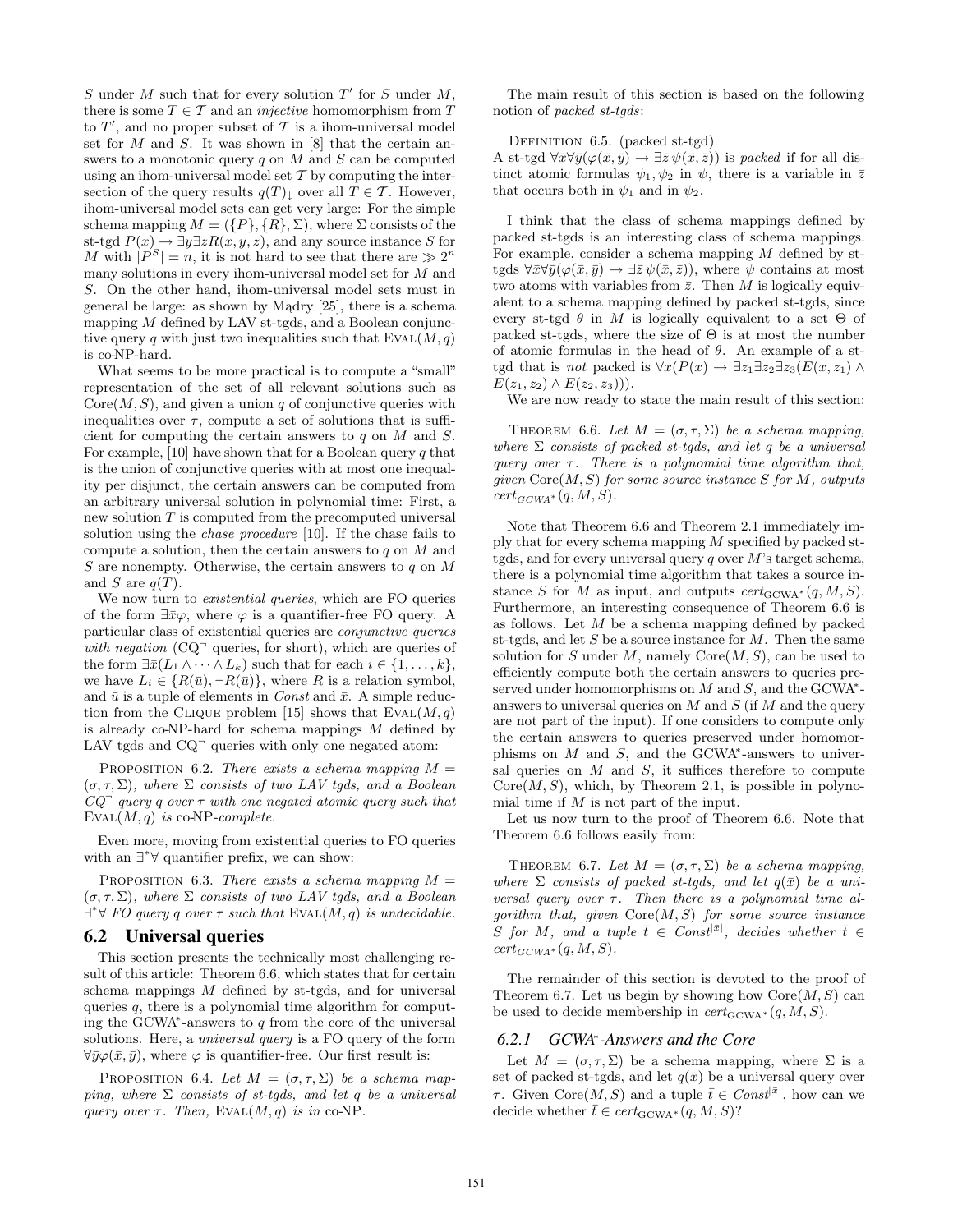Observe that  $\bar{t} \notin cert_{\text{GCWA}^*}(q, M, S)$  if and only if there is a GCWA<sup>\*</sup>-solution  $\tilde{T}$  for S under M with  $\tilde{T} \models \neg q(\bar{t})$ . By the definition of GCWA<sup>\*</sup>-solution and the fact that  $\Sigma$ consists of st-tgds, the latter is the case precisely if there is a nonempty finite set  $\mathcal T$  of ground  $\subseteq$ -minimal solutions for S under M with  $\bigcup \mathcal{T} \models \neg q(\bar{t})$ . Using the following lemma, we can reformulate this in terms of  $Core(M, S)$ :

LEMMA 6.8. Let  $M = (\sigma, \tau, \Sigma)$  be a schema mapping, *where* Σ *consists of st-tgds, and let* S *be a source instance for* M*. Then the set of all ground* ⊆*-minimal solutions for* S *under* M *is precisely the set of all* ⊆*-minimal instances in*  $poss(\text{Core}(M, S)).$ 

Given Core $(M, S)$  and  $\overline{t}$ , it remains to decide whether there is a nonempty finite set  $\mathcal T$  of  $\subseteq$ -minimal instances in  $poss(\text{Core}(M, S))$  such that  $\bigcup \mathcal{T} \models \neg q(\bar{t})$ . Since q is a universal query,  $\neg q$  is logically equivalent to a query of the form  $\exists \bar{y} \varphi(\bar{x}, \bar{y})$ . Before tackling the general case in Section 6.2.3, the following section deals with the case that  $\bar{y}$  contains no variable and  $\varphi$  consists of a single atomic FO formula.

#### *6.2.2 Finding Atoms in Minimal Possible Worlds*

Let  $M = (\sigma, \tau, \Sigma)$  be a schema mapping, where  $\Sigma$  consists of packed st-tgds, let  $T := \text{Core}(M, S)$  for some source instance S for M, and let  $R(\bar{t})$  be an atom over  $\tau$ . To decide whether there is a  $\subseteq$ -minimal instance  $T_0$  in  $poss(T)$ with  $R(\bar{t}) \in T_0$ , it suffices to consider only the instances in  $min_C(T)$ , where C is the set of all constants in  $\bar{t}$ , and  $min_C(T)$  is defined as follows:

DEFINITION 6.9.  $(val_C(T), min_C(T))$  Let T be a naive table, and let  $C \subseteq Const$ .

- 1. Let  $val_C(T)$  be the set of all functions  $f: dom(T) \rightarrow$  $dom(T) \cup C$  that are legal for T.
- 2. Let  $\text{min}_C(T)$  be the set of all instances  $\hat{T}$  for which there is some  $f \in val_C(T)$  with  $\hat{T} = f(T)$ , and there is no  $f' \in val_C(T)$  with  $f'(T) \subsetneq \hat{T}$ .

PROPOSITION 6.10. Let T be a naive table, let  $C \subseteq Const.$ 

- *1. For each*  $T_0 \in pos(T)$ *, the following are equivalent:* 
	- *(a)*  $T_0$  *is a*  $\subset$ *-minimal instance in poss* $(T)$ *.*
	- *(b)* There is an instance  $T'_0 \in min_C(T)$  and an injec*tive valuation* v of  $T'_0$  such that  $v(T'_0) = T_0$ , and  $v^{-1}(c) = c$  *for all*  $c \in \text{dom}(T_0) \cap C$ *.*
- 2. If T is a core, then  $T \in min_C(T)$ .
- 3. Each instance in  $\min_{C}(T)$  is a core. Moreover, there *is a naive table*  $T'$  *and a function*  $f \in val_C(T')$  *such that*  $f(T')$  *is a core, but*  $f(T') \notin min_C(T')$ *.*

The size of  $min_C(T)$  can be exponential in the size of T, so that it is not possible to enumerate all instances in  $min_C(T)$ in polynomial time, given T and  $R(\bar{t})$  as input. To tackle this problem, we take advantage of a nice structural property of T that can be described in terms of *atom blocks*:

DEFINITION 6.11. (atom block) Let  $T$  be a naive table.

• The *Gaifman graph of the atoms of* T is the undirected graph whose vertices are the atoms of  $T$ , and which has an edge between two atoms  $A, A' \in T$  if and only if  $A \neq A'$ , and there is a null that occurs in A and A'.

• An *atom block* of T is the set of atoms in a connected component of the Gaifman graph of the atoms of T.

The crucial property of  $T$  is:

LEMMA 6.12 ([10]). For every schema mapping  $M =$  $(\sigma, \tau, \Sigma)$ , where  $\Sigma$  consists of st-tgds, there is a positive in*teger bs such that if* S *is a source instance for* M*, and* B *is an atom block of*  $\text{Core}(M, S)$ *, then*  $|\text{nulls}(B)| \leq bs$ *.* 

The following naive algorithm now seems to decide if there is an instance  $T_0 \in min_C(T)$  with  $R(\bar{t}) \in T_0$ :

- 1. Compute the atom blocks of T.
- 2. Consider the atom blocks B of T in turn, and
- 3. if there is an instance  $B_0 \in min_C(B)$  with  $R(\bar{t}) \in B_0$ , accept the input; otherwise reject it.

Since  $|{\rm nulls}(B)| \leq bs$  for each atom block B of T, we only have to consider at most  $|val_C(B)| = |\text{dom}(B) \cup C|^{bs}$  mappings in step 3 to find all the instances  $B_0$  in  $min_C(B)$ . Thus, the whole algorithm runs in polynomial time. However, Example 6.13 below shows that this algorithm is incorrect. In particular, the example exhibits a naive table  $T$  that is a core, and an atom block B of T such that there is an atom of some ⊂-minimal instance  $B_0$  ∈  $poss(B)$  that is not an atom of any  $\subset$ -minimal instance in  $poss(T)$ . For all sets  $C \subseteq Const$ , this implies that there is an atom of some instance  $B_0 \in min_C(B)$  that is not an atom of any instance in  $min_C(T)$ .

EXAMPLE 6.13. Let  $T$  be the naive table with

$$
E^T = \{ (a, b), (a, \perp), (b, \perp), (b, \perp'), (b, \perp''), (\perp', \perp'') \},
$$

and consider the atom block

$$
B = \{E(b, \perp'), E(b, \perp''), E(\perp', \perp'')\}
$$

of T. Note that T is a core. It is not hard to see that every  $\subseteq$ minimal instance in  $poss(B)$  has one of the following forms:

- 1.  $\{E(b, b)\},\$
- 2.  $\{E(b, c), E(c, c)\}\$  with  $c \in Const \setminus \{b\}$ , or
- 3.  $\{E(b, c), E(b, c'), E(c, c')\}$  with  $c, c' \in Const \setminus \{b\}$  and  $c \neq c'$ .

Thus, there is a  $\subseteq$ -minimal instance in  $poss(B)$  of the third form that contains  $E(c, a)$  (substitute c' with a).

However, there is no  $\subseteq$ -minimal instance in  $poss(T)$  that contains  $E(c, a)$ : Such an instance must be obtained from T by a valuation v of T with  $v(\perp') = c$  and  $v(\perp'') = a$ , since  $E(\perp', \perp'')$  is the only atom in T that could be the preimage of  $E(c, a)$ —all other atoms either have a or b as their first value. However, let v be a valuation of T with  $v(\perp') = c$ and  $v(\perp'') = a$ , and let  $f: dom(T) \to dom(T)$  be such that  $f(a) = a, f(b) = b, f(\perp') = a \text{ and } f(\perp) = f(\perp'') = \perp.$ Then, for  $v' := v \circ f$ , we have

$$
v'(T) = \{E(a, b), E(b, a), E(a, v(\perp)), E(b, v(\perp))\}
$$
  
\n
$$
\subsetneq \{E(a, b), E(b, a), E(a, v(\perp)), E(b, v(\perp)),
$$
  
\n
$$
E(b, c), E(c, a)\}
$$
  
\n
$$
= v(T).
$$

Thus,  $v(T)$  is not  $\subseteq$ -minimal in  $poss(T)$ .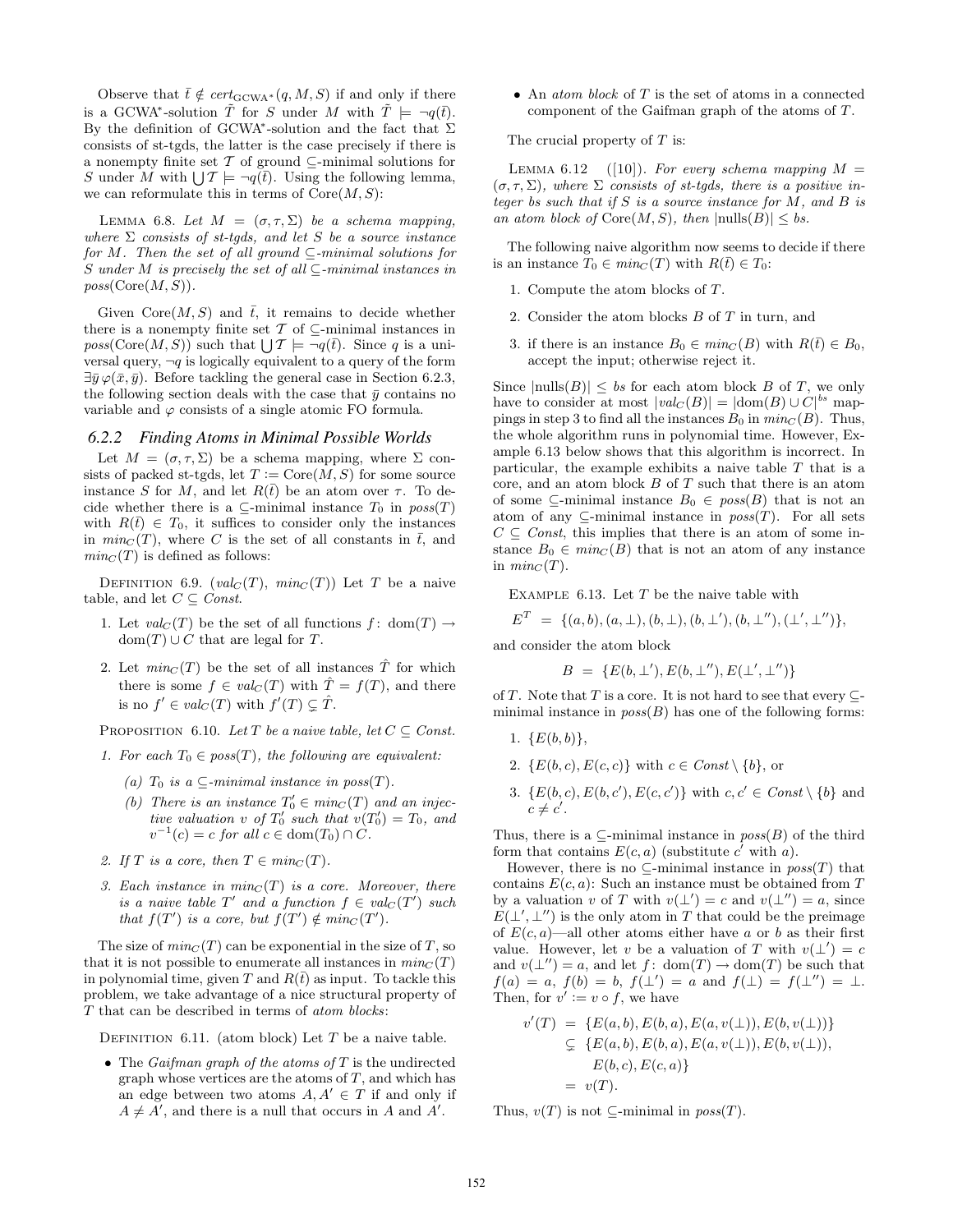Here we use a different approach: we identify a subset  $\mathcal S$ of  $\min_C(T)$  of size polynomial in the size of T such that it suffices to consider only the instances in  $S$  to decide whether  $R(\bar{t})$  occurs in some instance in min $C(T)$ . The set S consists of all naive tables  $T_0$  for which there is an atom block  $B$  of  $T$ with  $T_0 \in min_C(T, B)$ , where  $min_C(T, B)$  is defined below.

DEFINITION 6.14.  $(minval_C(T, B), min_C(T, B))$ 

Let  $T$  be a naive table, let  $B$  be an atom block of  $T$ , let  $\overline{B} := T \setminus B$ , and let  $C \subseteq Const$ .

- 1. Let  $val_C(T, B)$  be the set of all functions  $f \in val_C(T)$ with  $f(\perp) = \perp$  for all  $\perp \in \text{nulls}(B)$  such that all nulls that occur in  $f(B) \setminus \overline{B}$  belong to nulls $(B)$ .
- 2. Let  $minval_C(T, B)$  be the set of all  $f \in val_C(T, B)$  such that there is no  $f' \in val_C(T, B)$  with  $f'(T) \subsetneq f(T)$ .
- 3. Let  $min_C(T, B) := \{ \text{Core}(f(T)) \mid f \in minval_C(T, B) \}.$

Using (a simplified version of) the blocks algorithm from [11] for computing the core of a naive table, where the number of nulls in each atom block is bounded by a constant, in polynomial time, we obtain:

Proposition 6.15. *For each positive integer bs, there is a polynomial time algorithm that, given a naive table* T *such that the number of nulls in each atom block of* T *is at most bs, an atom block*  $B$  *of*  $T$ *, and a set*  $C \subseteq Dom$ *, outputs*  $min_C(T, B)$ .

The following Lemma 6.16 tells us that the instances in  $min_C(T, B)$  indeed belong to  $min_C(T)$ . To state and to prove the lemma, the notion of a retraction is convenient. Given an instance I, a *retraction* of I is a homomorphism h from I to I such that  $h(u) = u$  for all elements u in the range of h. In particular, for all atoms  $A \in h(I)$ , we have  $A \in I$ and  $h(A) = A$ . It is known that a core of I is an instance J for which there is a retraction h of I with  $h(I) = J$ , and there is no retraction of  $J$  to a proper subinstance of  $J$  ([17]).

Lemma 6.16. *Let* T *be a naive table, let* B *be an atom block of* T, let  $\overline{B} := T \setminus B$ , and let  $C \subseteq Const.$  Then for all  $f \in minval_C(T, B)$  *there is a retraction* h of  $\hat{T} := f(T)$  *with* 

- *1.*  $h(\perp) = \perp$  *for all*  $\perp \in \text{nulls}(f(B) \setminus \overline{B})$ *,*
- 2.  $h(\hat{T})$  *is a core of*  $\hat{T}$ *, and*
- $3. h(\hat{T}) \in min_C(T)$ .

*In particular, min<sub>C</sub>* $(T, B) \subseteq min_C(T)$ .

Clearly, the union of the sets  $\text{min}_C(T, B)$  over all atom blocks B of T does not cover the whole set of instances in  $min_C(T)$ . However, Lemma 6.20 below tells us that for each atom A of some instance  $T_0 \in min_C(T)$  there is an atom block B of T and an instance  $T_B \in min_C(T, B)$  that contains an atom  $A'$  isomorphic to  $A$  in the following sense:

NOTATION 6.17. We say that two atoms  $A_1, A_2$  are *isomorphic*, and we write  $A_1 \cong A_2$ , if the instances  $\{A_1\}$  and  ${A_2}$  are isomorphic.

Note that  $R(u_1, \ldots, u_r)$  and  $R'(u'_1, \ldots, u'_{r'})$  are isomorphic if and only if  $R = R', r = r'$ , and for all  $i, j \in \{1, ..., r\}$ ,  $u_i \in \text{Const}$  if and only if  $u'_i \in \text{Const}, u_i \in \text{Const}$  implies  $u_i = u'_i$ , and  $u_i = u_j$  if and only if  $u'_i = u'_j$ .

Lemma 6.20 is based on the following notion of a *packed* atom block:

DEFINITION  $6.18.$  (packed atom block) An atom block B of a naive table is called *packed* if for all atoms  $A, A' \in B$ with  $A \neq A'$ , there is a null that occurs in A and A'.

Immediately from the definitions, we obtain:

PROPOSITION 6.19. *If*  $M = (\sigma, \tau, \Sigma)$  *is a schema mapping, where*  $\Sigma$  *consists of packed st-tgds, and*  $S$  *is a source instance for* M*, then each atom block of* Core(M, S) *is packed.*

We are now ready to state the main result of the present Section 6.2.2:

Lemma 6.20. *Let* T *be a naive table such that* T *is a core,* and each atom block of  $T$  *is packed. Let*  $B_1, \ldots, B_n$  *be the atom blocks of* T, let  $C \subseteq Const$ , and let  $T_0 \in min_C(T)$ .

*Then for each*  $i \in \{1, \ldots, n\}$ *, there is a*  $T_i \in min_C(T, B_i)$ and a homomorphism  $h_i$  from  $T_i$  to  $T_0$  with  $h_i(T_i) = T_0$ *such that for each atom*  $A \in T_0$  *there is a*  $j \in \{1, ..., n\}$  *and an atom*  $A' \in T_j$  *with*  $h_j(A') = A$  *and*  $A \cong A'$ .

A polynomial time algorithm that, given T and  $R(\bar{t})$ , decides whether  $R(t)$  occurs in some ⊆-minimal instance in  $poss(T)$  is now as follows. Let C be the set of all constants in  $\bar{t}$ . Consider each atom block B of T, and each  $T_0 \in min_C(T, B)$  in turn, and accept the input if and only if  $R(\bar{t}) \in T_0$  for some  $T_0$ . By Proposition 6.15,  $min_C(T, B)$ can be computed in polynomial time for each atom block B of  $T$ , so the whole procedure runs in polynomial time.

## *6.2.3 Proof of Theorem 6.7*

In this section, we sketch a proof of Theorem 6.7. Let  $M = (\sigma, \tau, \Sigma)$  be a schema mapping, where  $\Sigma$  consists of packed st-tgds, and let  $q(\bar{x})$  be a universal query over  $\tau$ . We show that there is a polynomial time algorithm that, given  $T := \text{Core}(M, S)$  for some source instance S for M, and a tuple  $\bar{t} \in Const^{|\bar{x}|}$ , decides whether  $\bar{t} \in cert_{\text{GCWA}}(q, M, S)$ .

As shown in Section 6.2.1, we have  $\bar{t} \notin cert_{\text{GCWA}}(q, M, S)$ if and only if there is a nonempty finite set  $\mathcal T$  of  $\subseteq$ -minimal instances in  $poss(T)$  such that  $\bigcup \mathcal{T} \models \neg q(\bar{t})$ . Now observe that  $\neg q$  is logically equivalent to a query  $\bar{q}$  of the form

$$
\bar{q}(\bar{x}) = \bigvee_{i=1}^{m} q_i(\bar{x}),
$$

where each  $q_i$  is an existential query of the form

$$
q_i(\bar{x}) \,\,=\,\, \exists \bar{y}_i \bigwedge_{j=1}^{n_i} \varphi_{i,j},
$$

and each  $\varphi_{i,j}$  is an atomic FO formula or the negation of an atomic FO formula. Indeed, since  $q$  is a universal query, we have  $\neg q \equiv \exists \bar{y} \varphi(\bar{x}, \bar{y}),$  where  $\varphi$  is quantifier-free. By transforming  $\varphi$  into "disjunctive normal form", we obtain a query of the form  $\exists \bar{y} \bigvee_{i=1}^{m} \bigwedge_{j=1}^{n_i} \varphi_{i,j}$ , where each  $\varphi_{i,j}$  is an atomic FO formula or the negation of an atomic FO formula. By moving existential quantifiers inwards, we finally obtain  $\bar{q}$ . It remains therefore to decide whether there is some  $i \in \{1, \ldots, m\}$  and a nonempty finite set T of  $\subseteq$ minimal instances in  $poss(T)$  such that  $\bigcup \mathcal{T} \models q_i(\bar{t}).$ 

We are now ready to describe the algorithm. Let *bs* be a constant as in Lemma 6.12. Then, for each source instance S for M and each atom block B of  $Core(M, S)$ , we have  $|nulls(B)| \leq bs$ . Furthermore, Proposition 6.19 tells us that each atom block of  $Core(M, S)$  is packed. Given  $T := \text{Core}(M, S)$  for some source instance S for M, and a